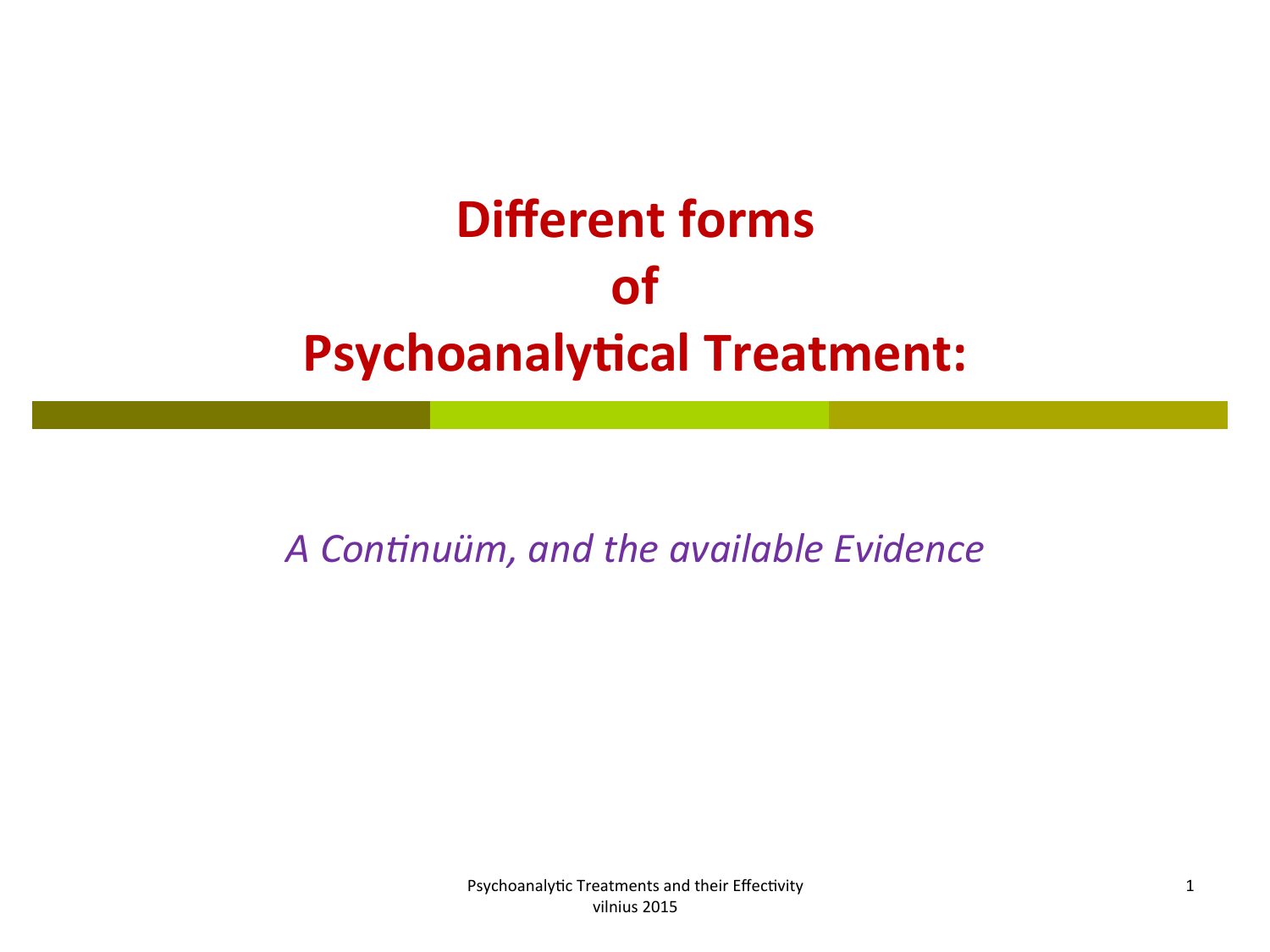Doses in Psychoanalytical Forms of Treatment:

Differences and similarities / continuüm between Psychoanalysis Proper and Psychoanalytic Psychotherapy and their Effectivity

## **PSYCHOANALYSIS AND PSYCHOANALYTIC PSYCHOTHERAPY**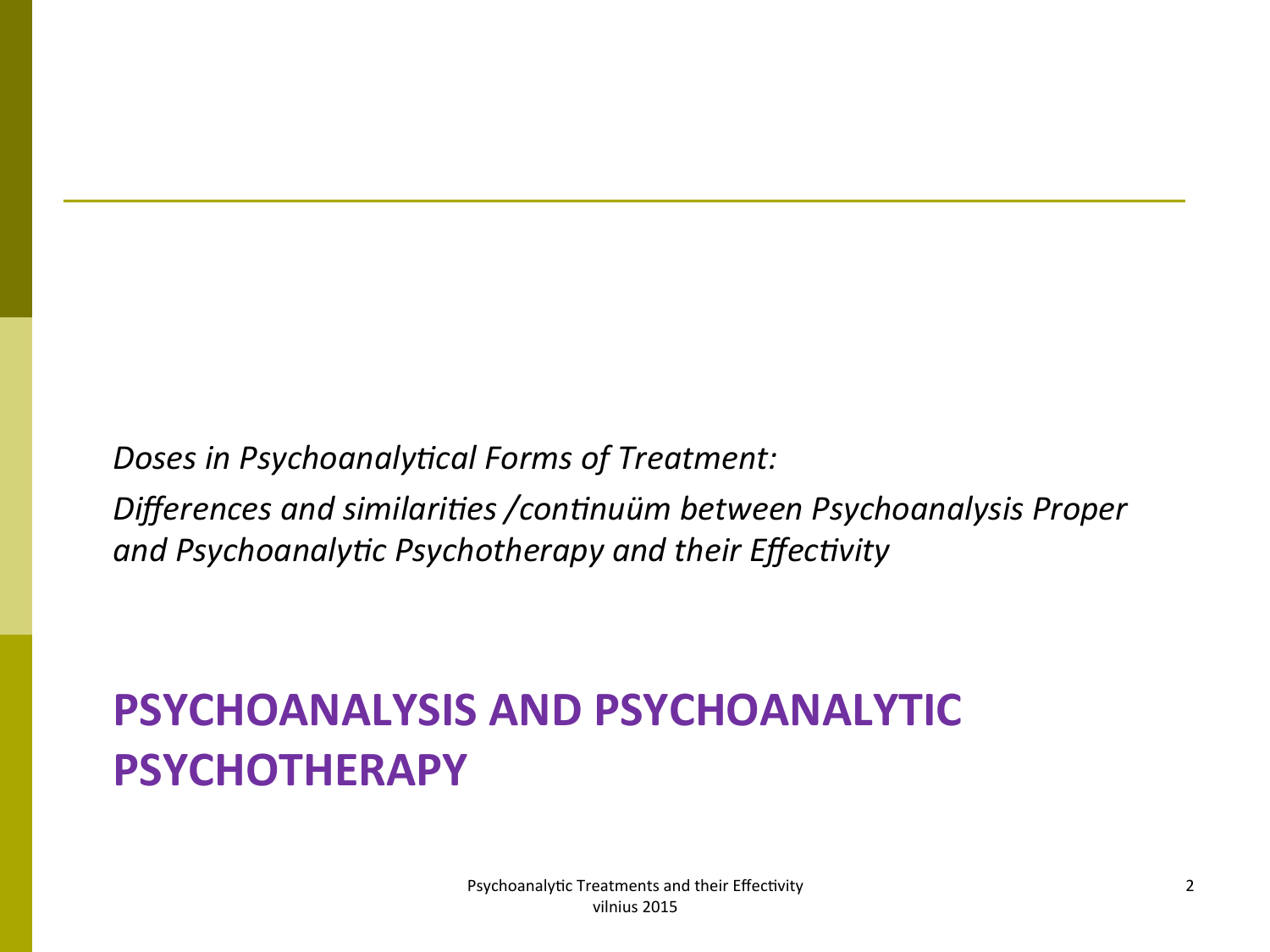# **INTRODUCTORY REMARKS**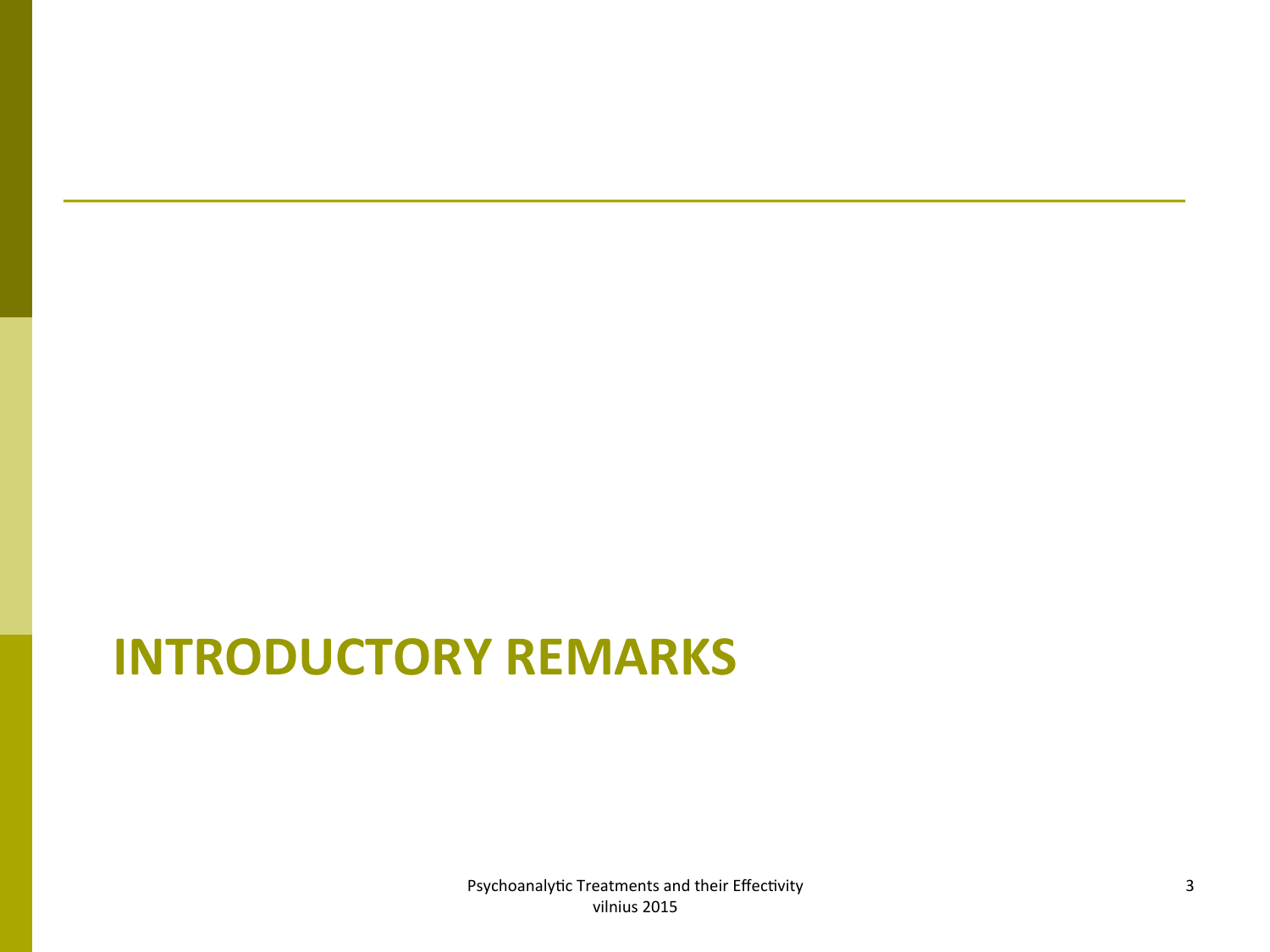### $\Box$  Broad spectrum of psychopathological conditions

- From symptomatic neuroses or representational disorders: Conflictual pathology
- To severe Personality Disorders or Mental Process Disorders: Developmental pathology

### **□** From long term to short term; from high frequency to low frequency

- Short and less intensive when it is possible. Long-term and intensive when necessary.
- From classical psychoanalysis, to open ended psychoanalytic psychotherapy and focal, short term psychoanalytic psychotherapy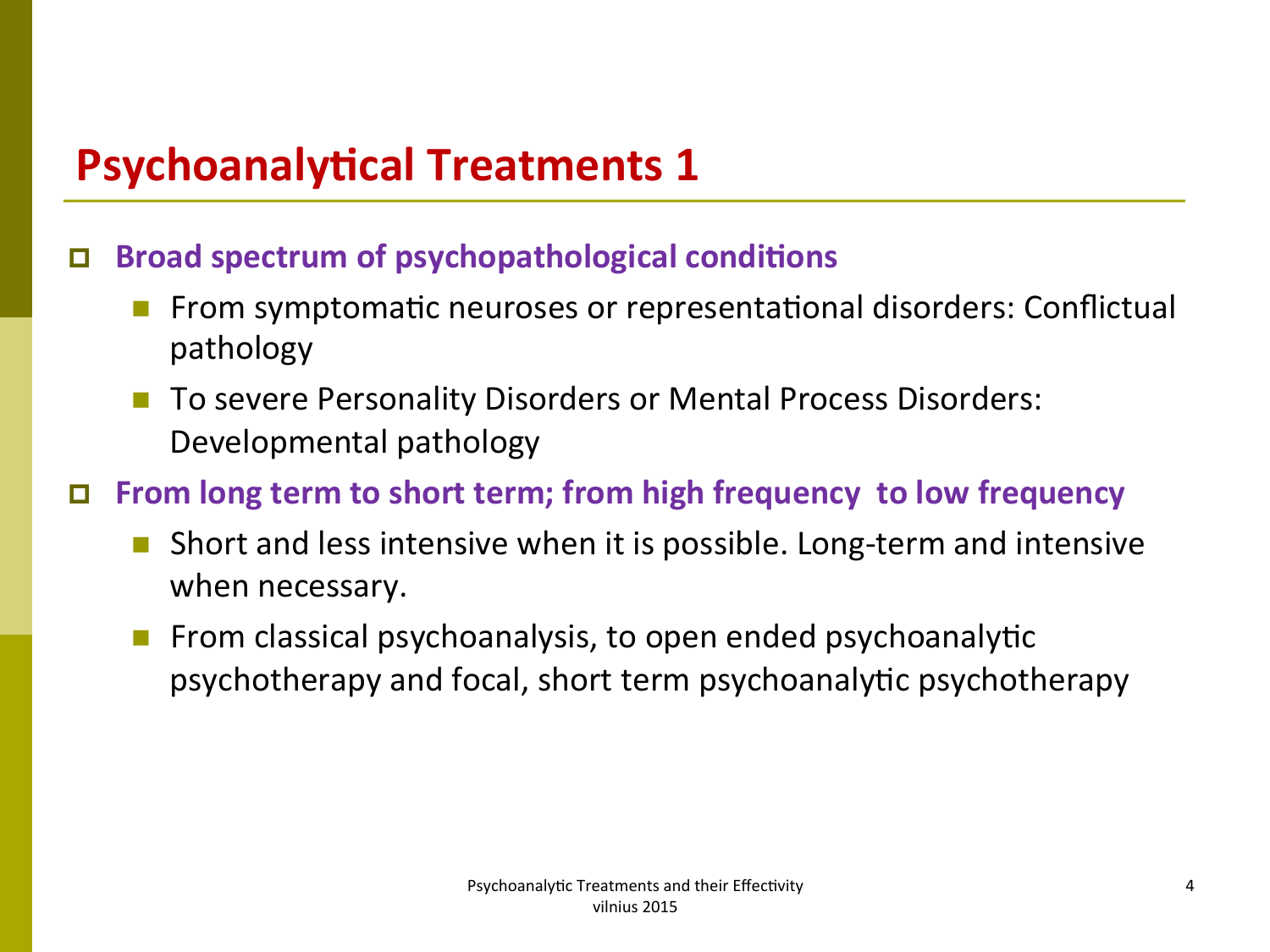#### **p** From insight giving (expressive) to supportive.

- Sometimes working on the couch with a frequency of 4/5 times a week results into a supportive process focusing on the **creation** of inner structures/representations: **structuring**
- **n** Sometimes working with a chair and a lower frequency results in an insight giving process which was called in earlier times a psychoanalytic process, focusing on **restructuring** of inner mental representtions
- Sometimes supportive forms af psychoanalytical forms of treatment, focusing on complaints creates structural changes in the personality

#### **Stepped versus Matched Care**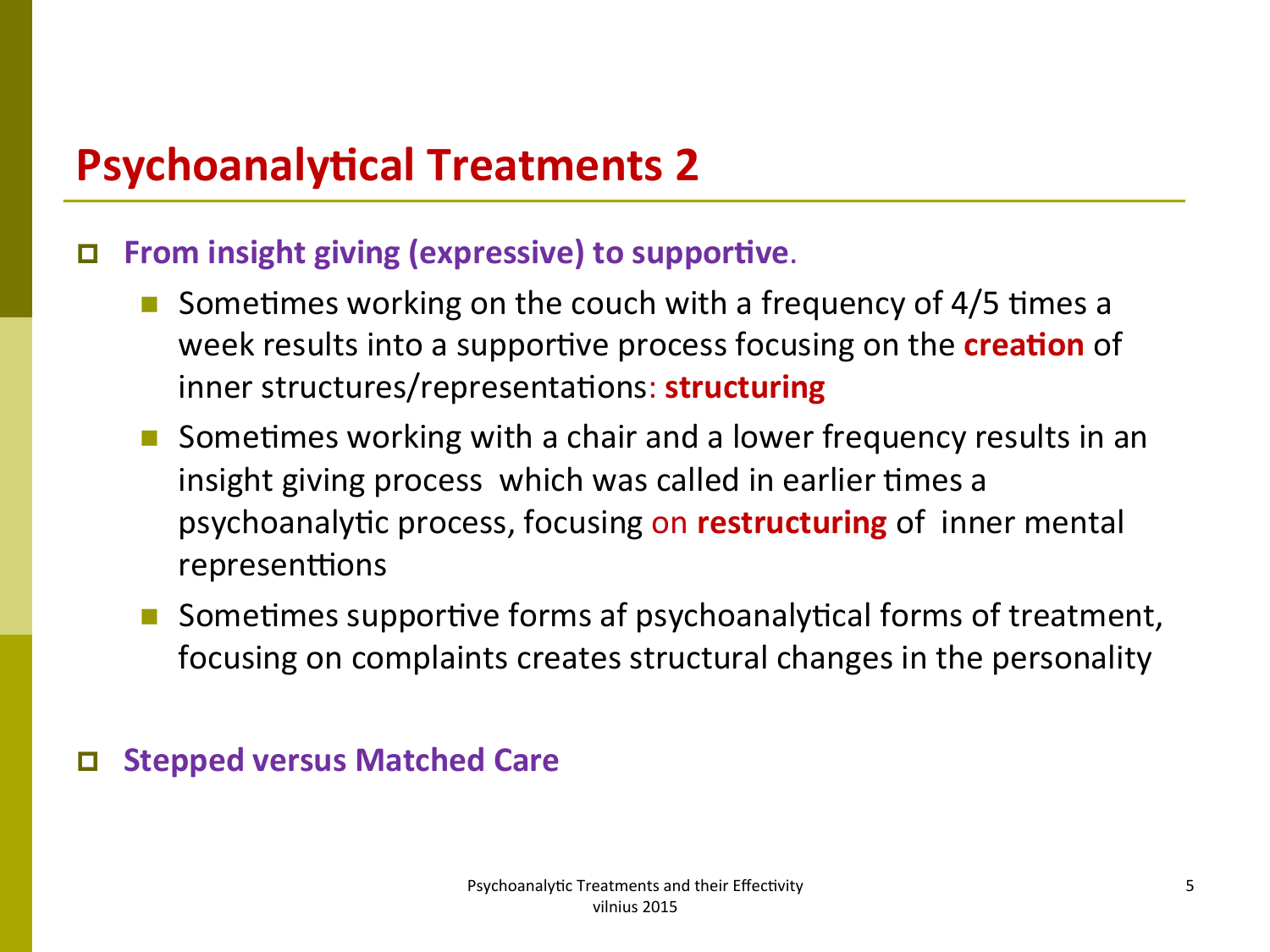- $\Box$  Couch or chair
- **p** Frequency
- $\Box$  Duration
- $\blacksquare$  They all are instruments to provoke and revise or facilitate the development of the inner working model
- $\Box$  They are no aims in it self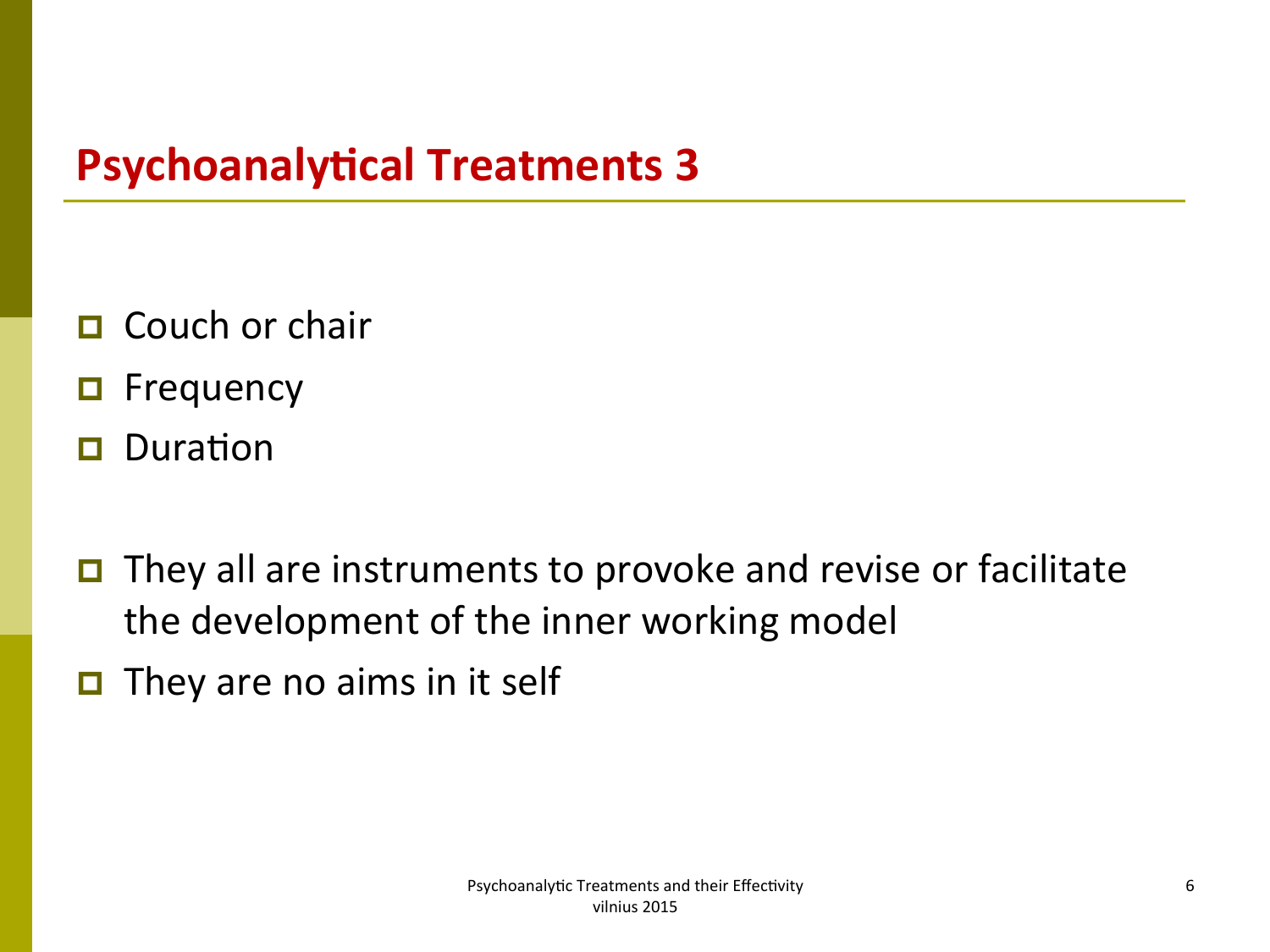### **The analyst or therapist should:**

- $\Box$  Manage regression
- $\Box$  Regulate emotions
- **D** Make use of the psychotherapeutic relation
- $\Box$  Use interpretations
- Manage dependency /independency
- Managing the dose of relation: autonomy/relatedness
- **D** By varying the frequency, intensity, duration, by focusing the material, by making use of the couch or not.
- **p** Differences between the psychoanalytical treatments are about the process and not primarely about the content, the setting or the frequency
- $\Box$  It is the session where change is happening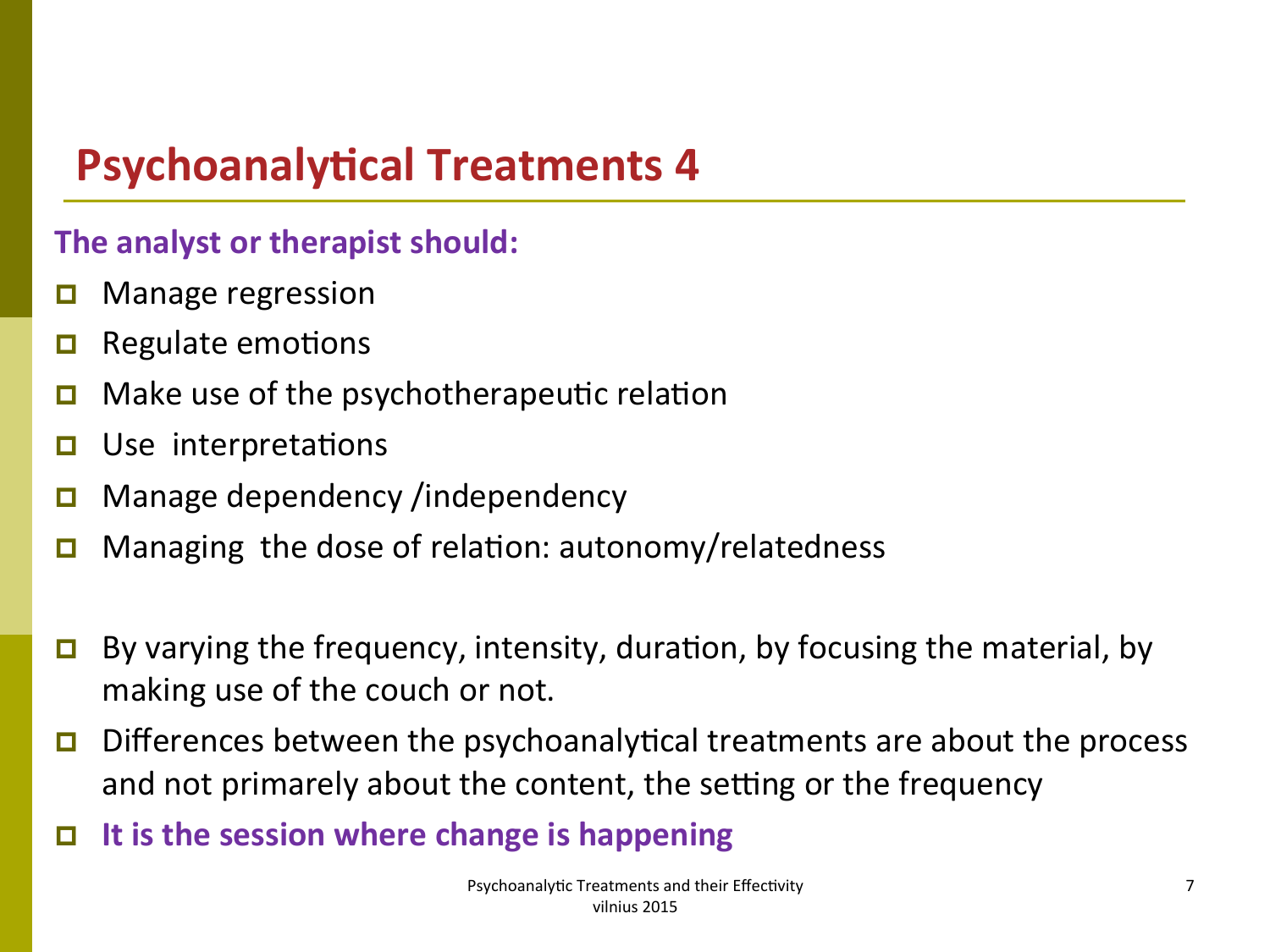# **TWO FORMS OF PATHOLOGY**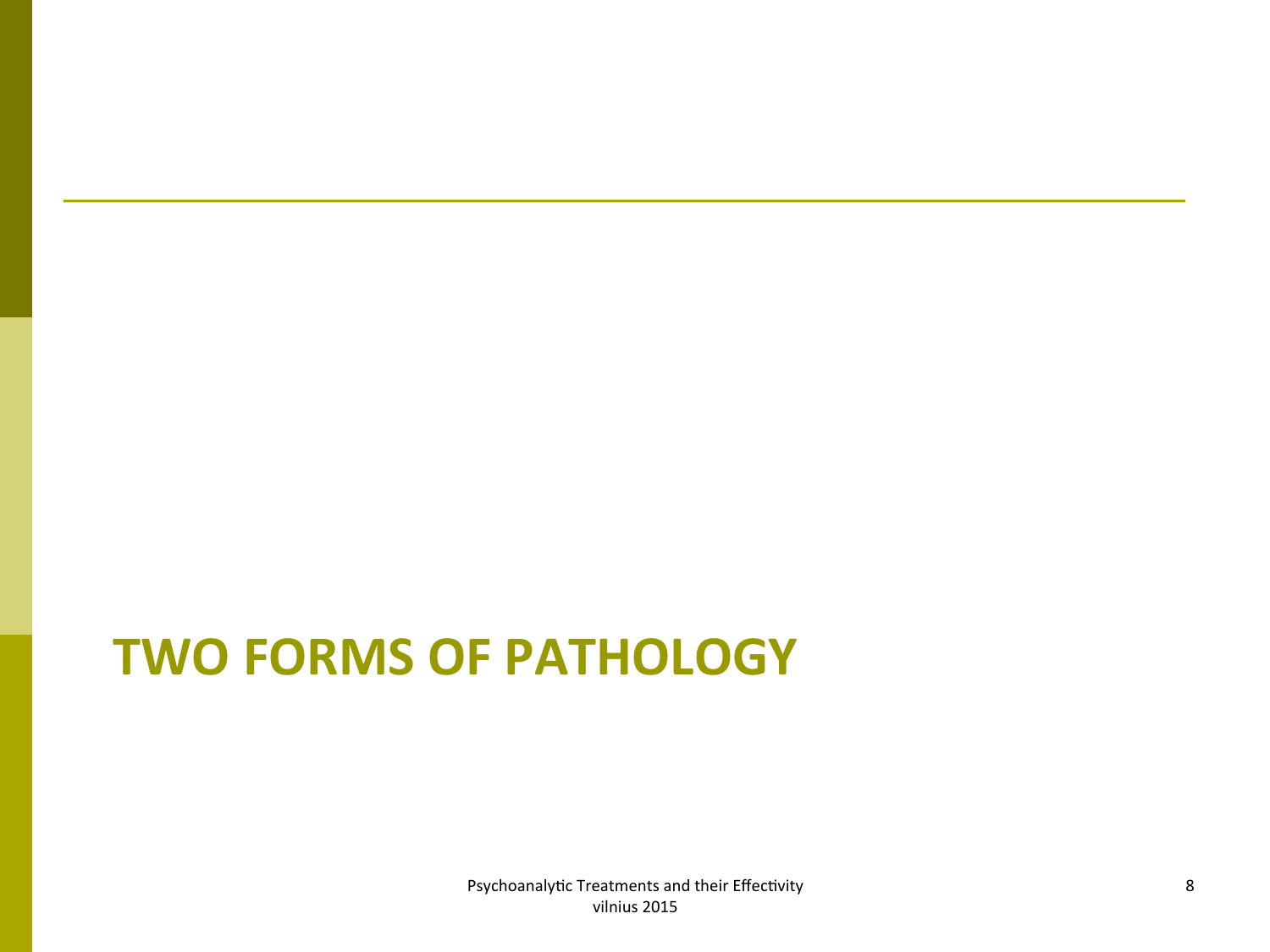## **Two Forms of Pathology**

#### □ Mental process disorders

- **p** Somatic Self
- $\Box$  Dyadic relations
- $\Box$  No sharing
- **D** No mentalizing ability
- $\Box$  Building new Structures
- **p** The Relation as vehicle of change
- $\Box$  Failing S/O diff.
- $\Box$  Doing

#### **D** Developmental pathology

### **D** Conflicting mental **representations**

- $\Box$  Psychological Self
- **p** Triadic forms of relation
- $\Box$  Sharing
- $\Box$  Mentalizing ability
- $\Box$  Restructuring
- $\Box$  Interpretion as vehicle of change
- $\Box$  Adequate S/O diff.
- $\Box$  Feeling

#### **D** Conflictual pathology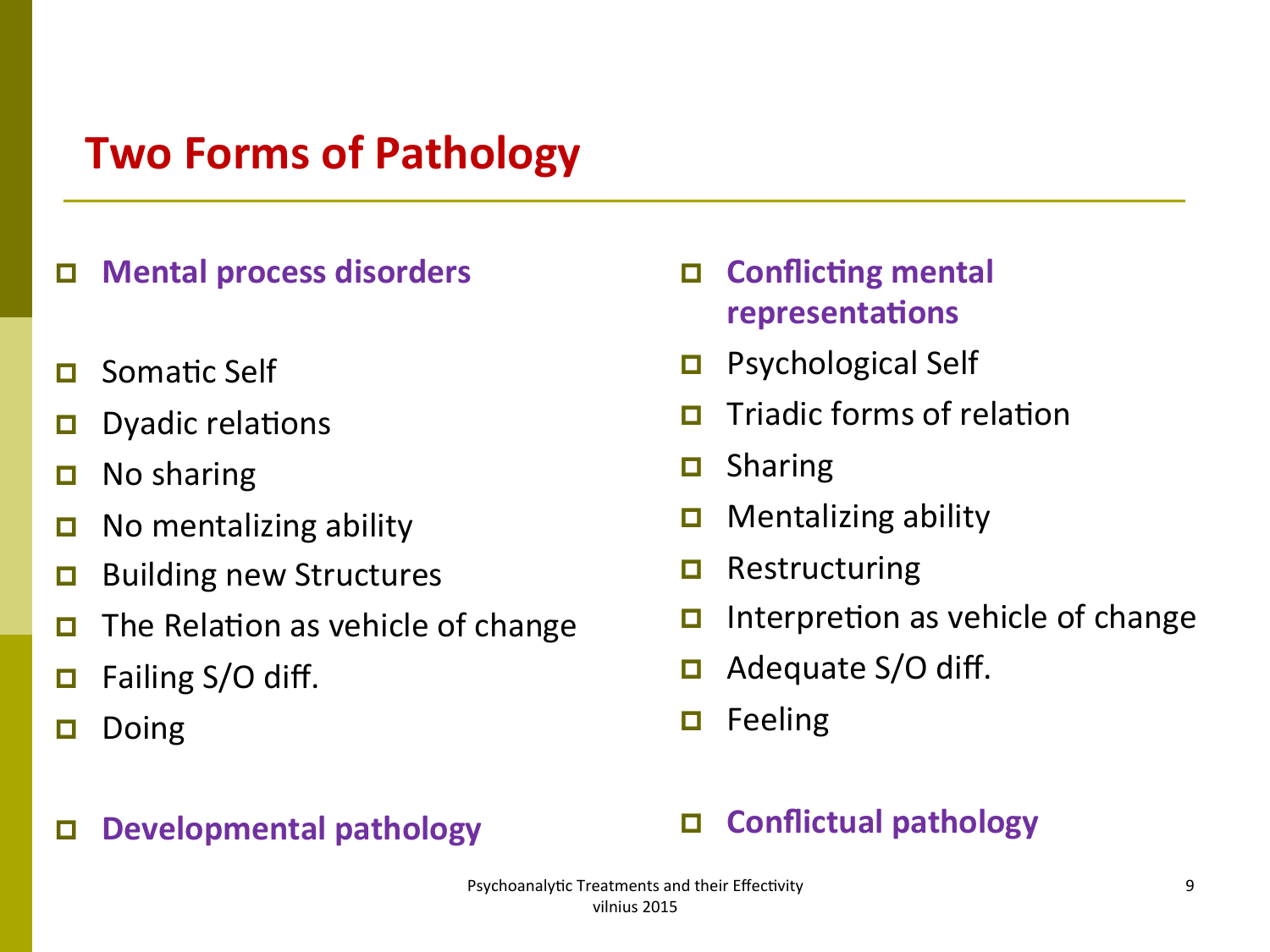## **Mental Process Disorders**

#### **Anxiety neurosis**

- **Externally Regulated / Motivated**
- **Building Structures**  $\bullet$
- The area of Developmental Pathology
- Personality Disorders, Somatization, Somatoform disorder, Panic disorder, Conversion, Dissociative disorder and PTSD.
- Facilitating development by working "in" the transference : focusing upon the relation
- **MBT and TFP**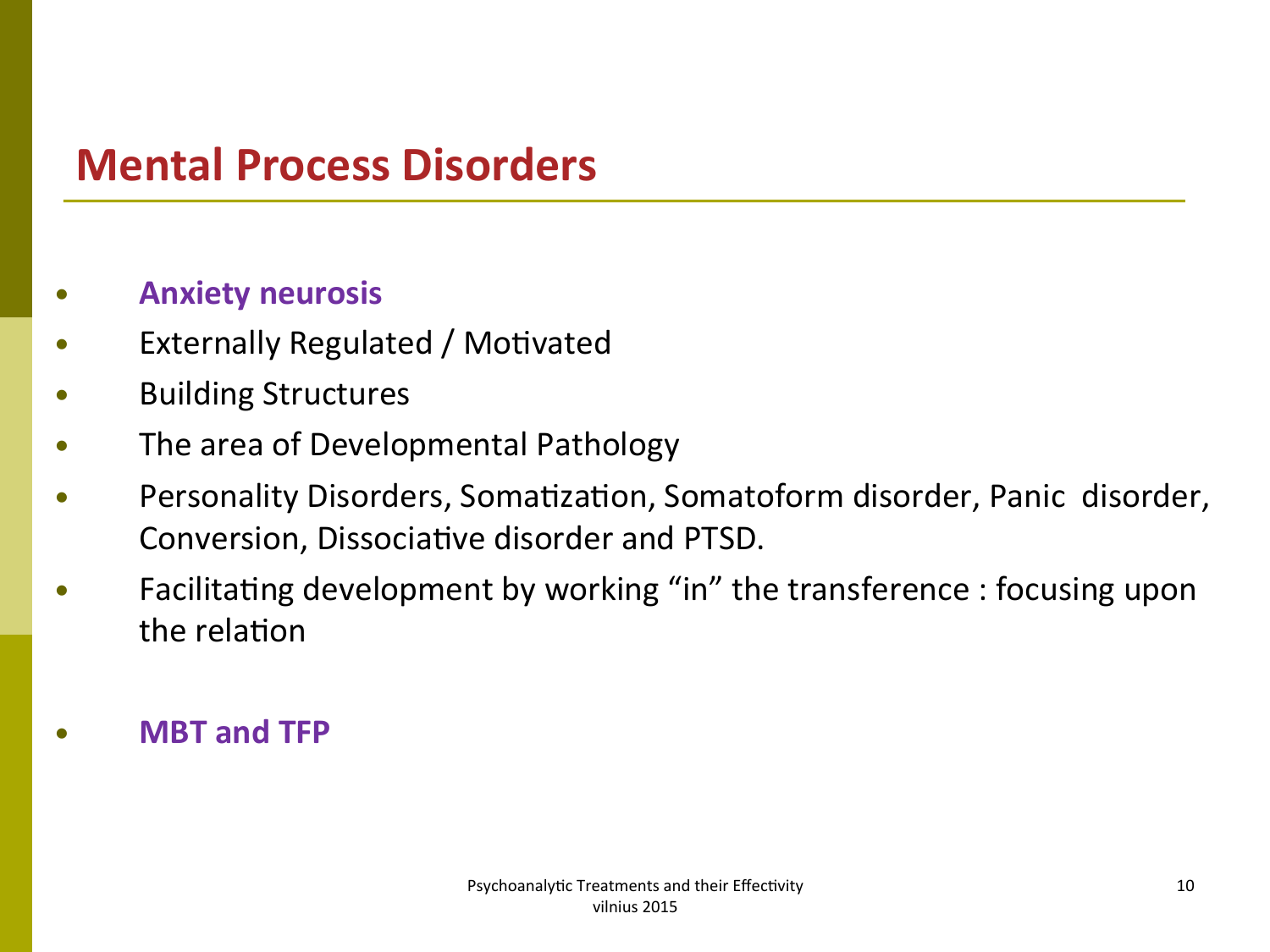## **Conflicting mental representations**

#### **Psycho-neurosis**

- Intrapsychic Conflicts : conflictual pathology
- Internally regulated / Motivated  $\bullet$
- Restructuring  $\bullet$
- Neurotic pathology and mild personality disorders
- Open for interpretation of the conflicting mental representations by working through the transference.
- **Classical Psychoanalysis and Psychoanalytical Psychotherapy**
- **Short- Term forms of psychoanalytical psychotherapy**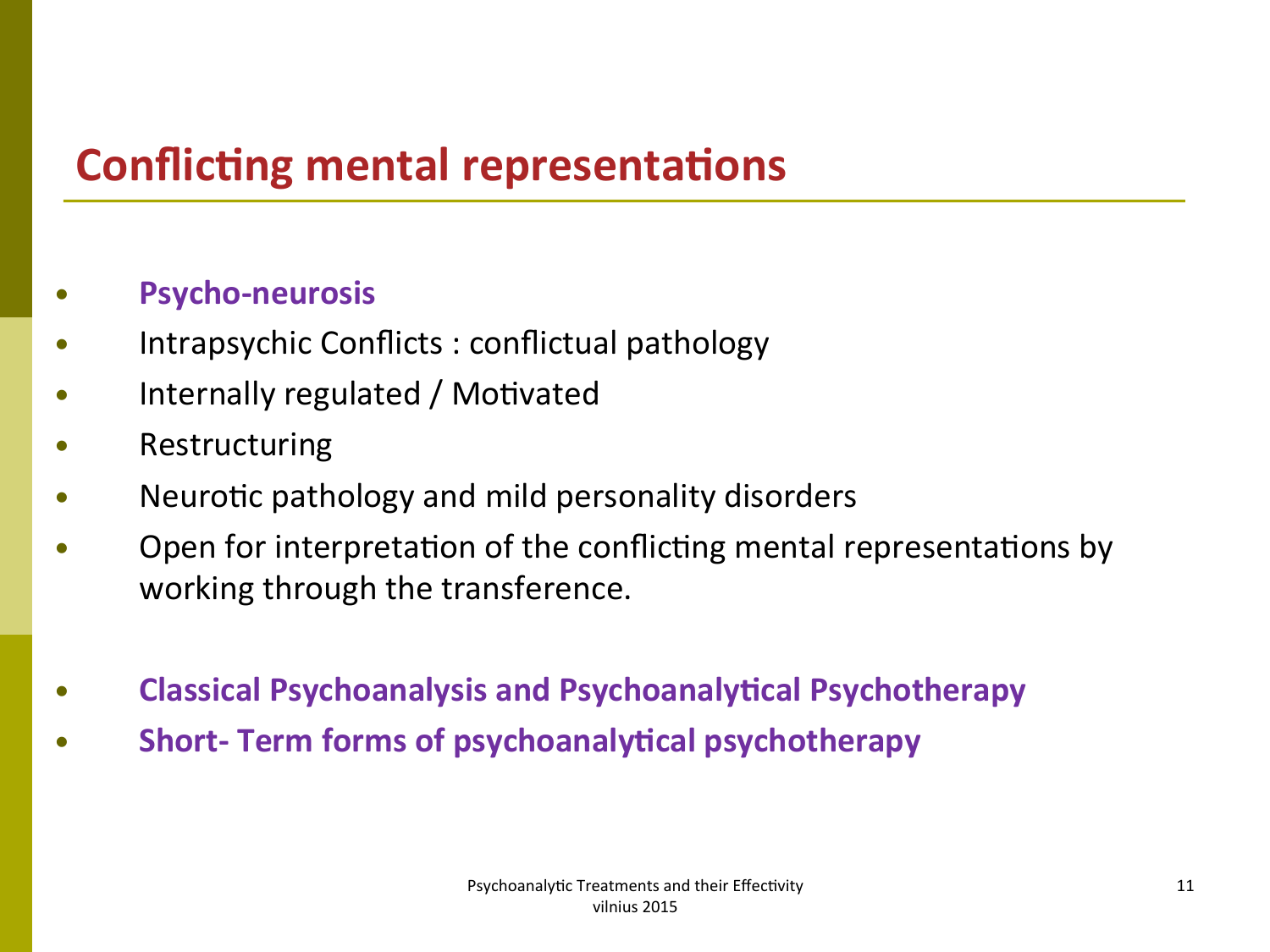# **PSYCHOANALYTIC TREATMENTS**

Psychoanalytic Treatments and their Effectivity vilnius 2015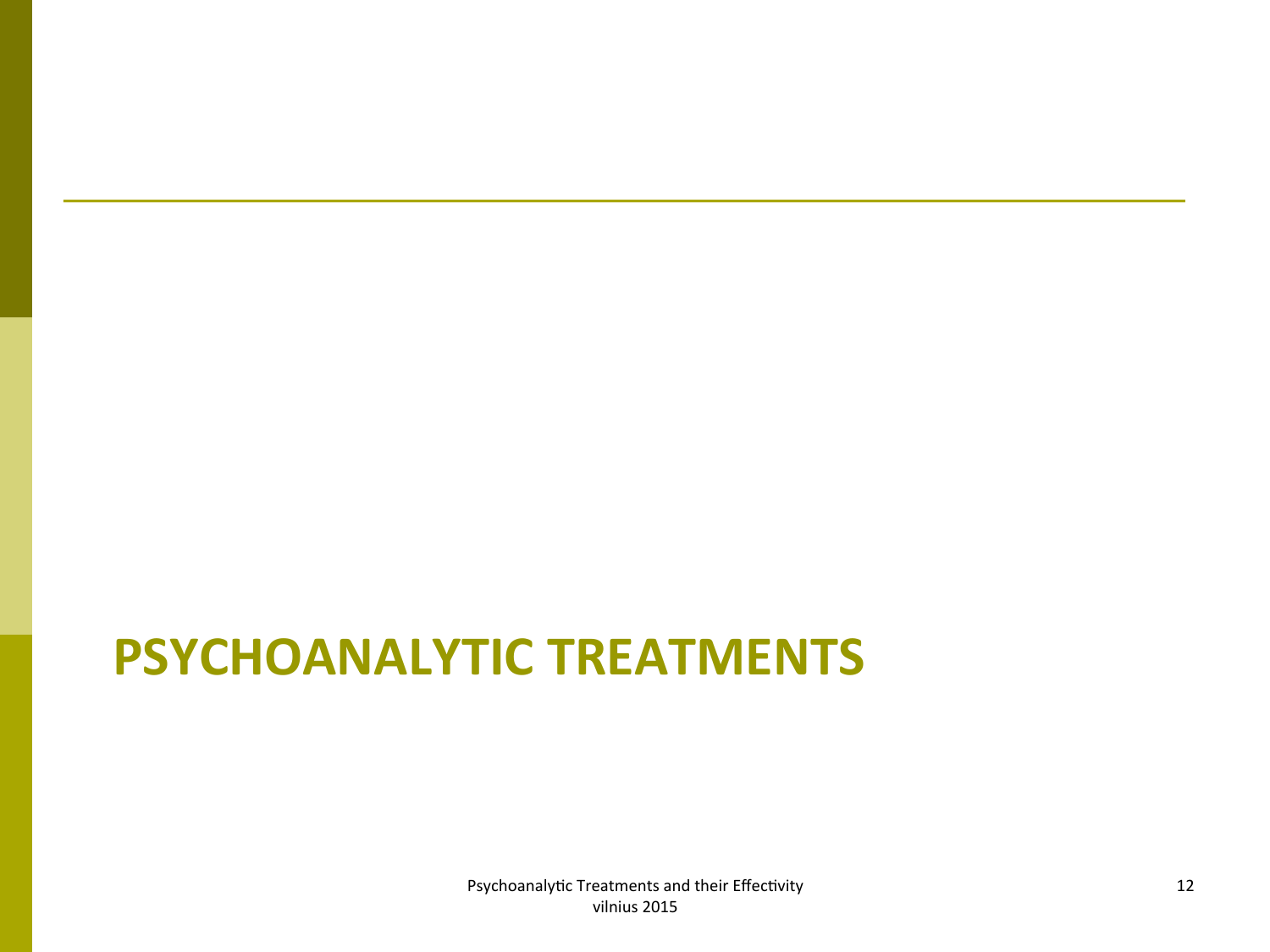#### **First Step**

- $\Box$  Supportive Psychotherapy
- **D** Short Term Psychoanalytic Psychotherapy

### **Second Step**

- $\blacksquare$  Psychoanalysis
- **p** Psychoanalytical Psychotherapy
- $\Box$  A.F.T.
- $\Box$  T.F.P. or M.B.T.

## **Differences**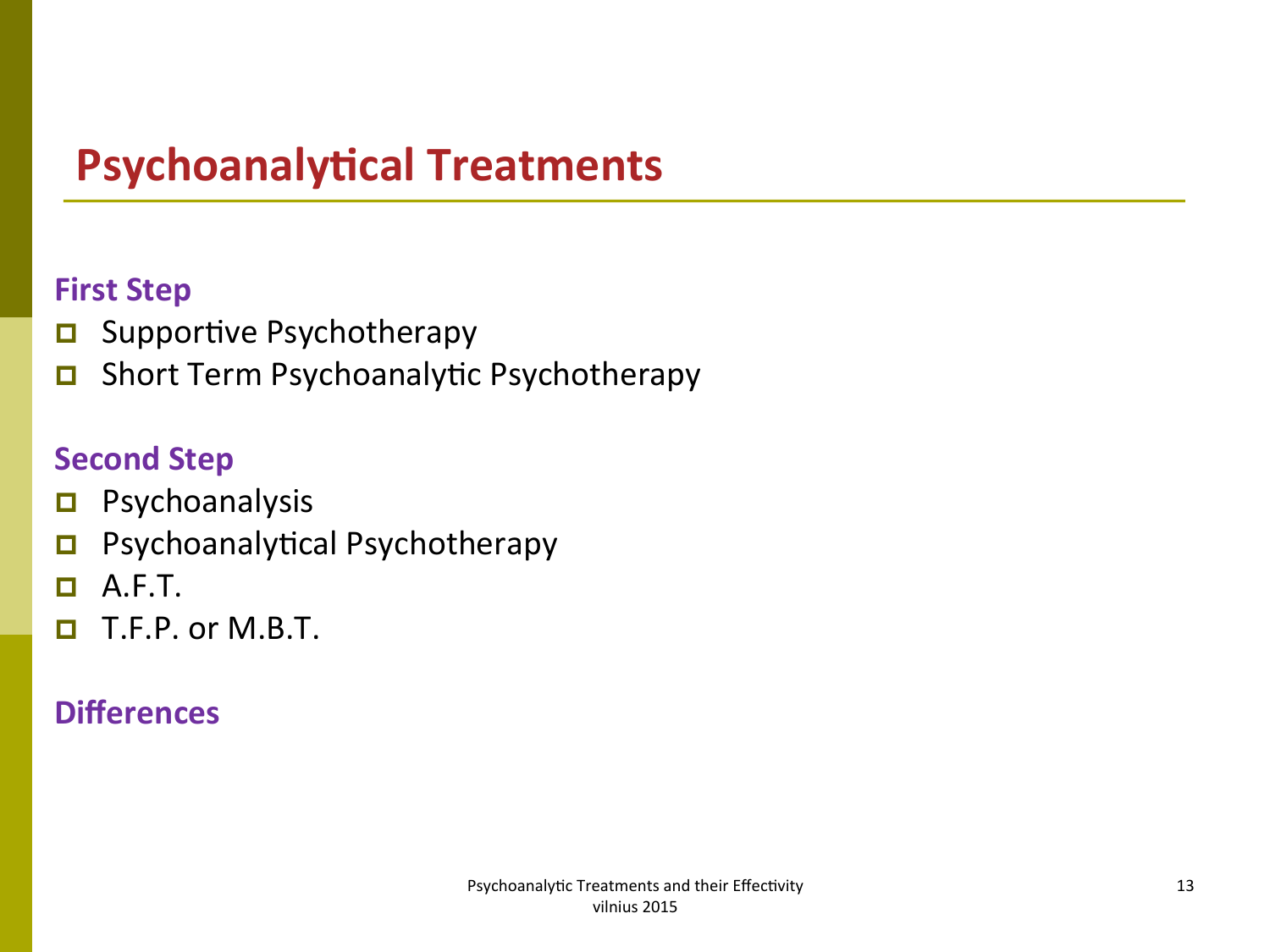## **Differences 1**

**Conflict Pathology:** Conflicting mental representations

- $\Box$  Inducing a regressive transference neurosis: heatening up
- **D** Working **through** the transference in a neutral way
- By using the instrument of **interpretation**
- $\Box$  It is about conflicting mental representations, or revision of the IWM
- $\Box$  Change by insight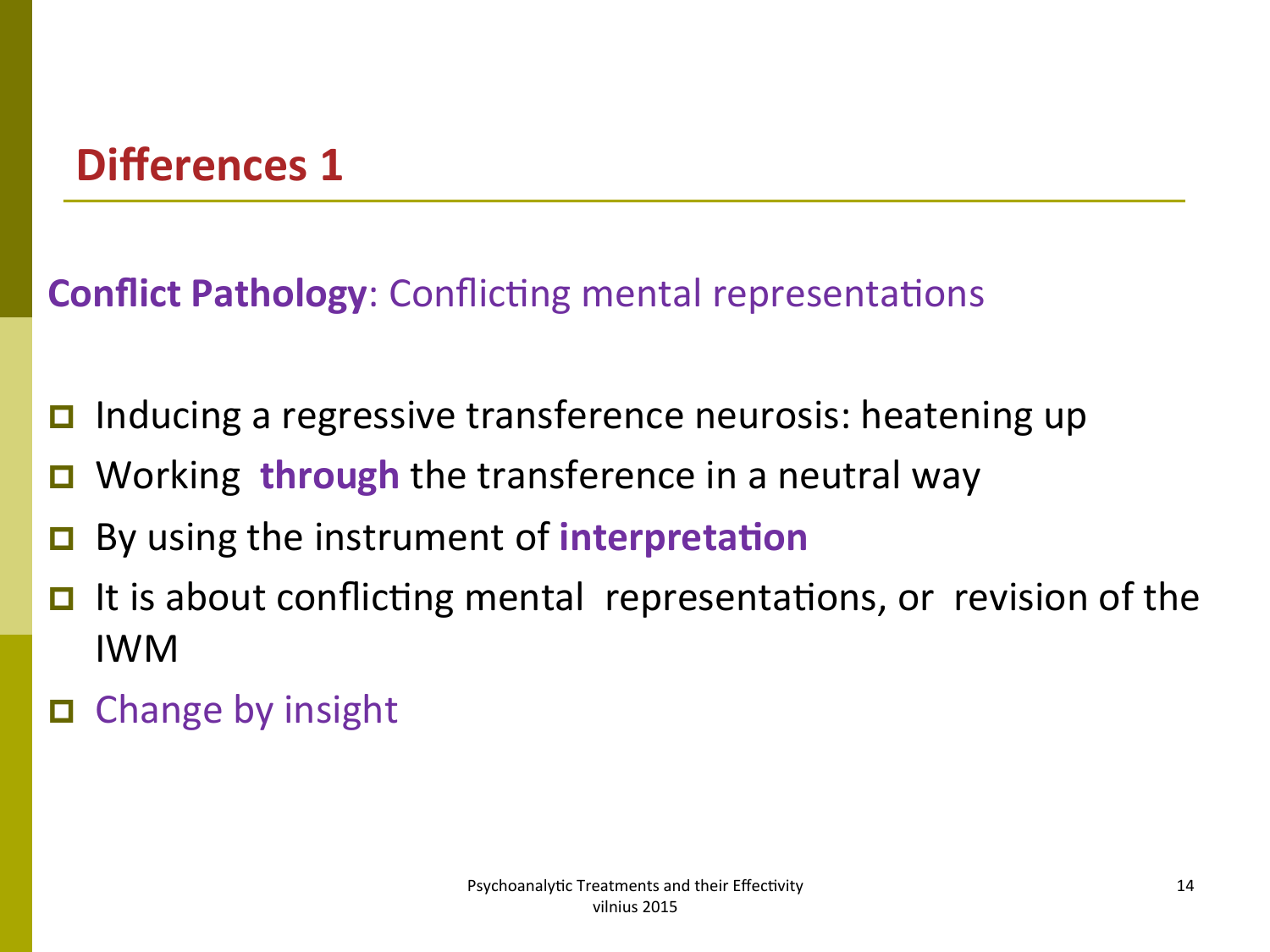## **Differences 2**

**Developmental Pathology:** Mental Process disorders

- $\Box$  Facilitating development
- $\Box$  Inhibition of regression
- By working **in** the transference: cooling down
- **D** Through adequate mirroring (sensitivity and responsivity)
- $\Box$  It is about the creation of the mentalizing process, or developing the IWM.
- $\Box$  Change by growth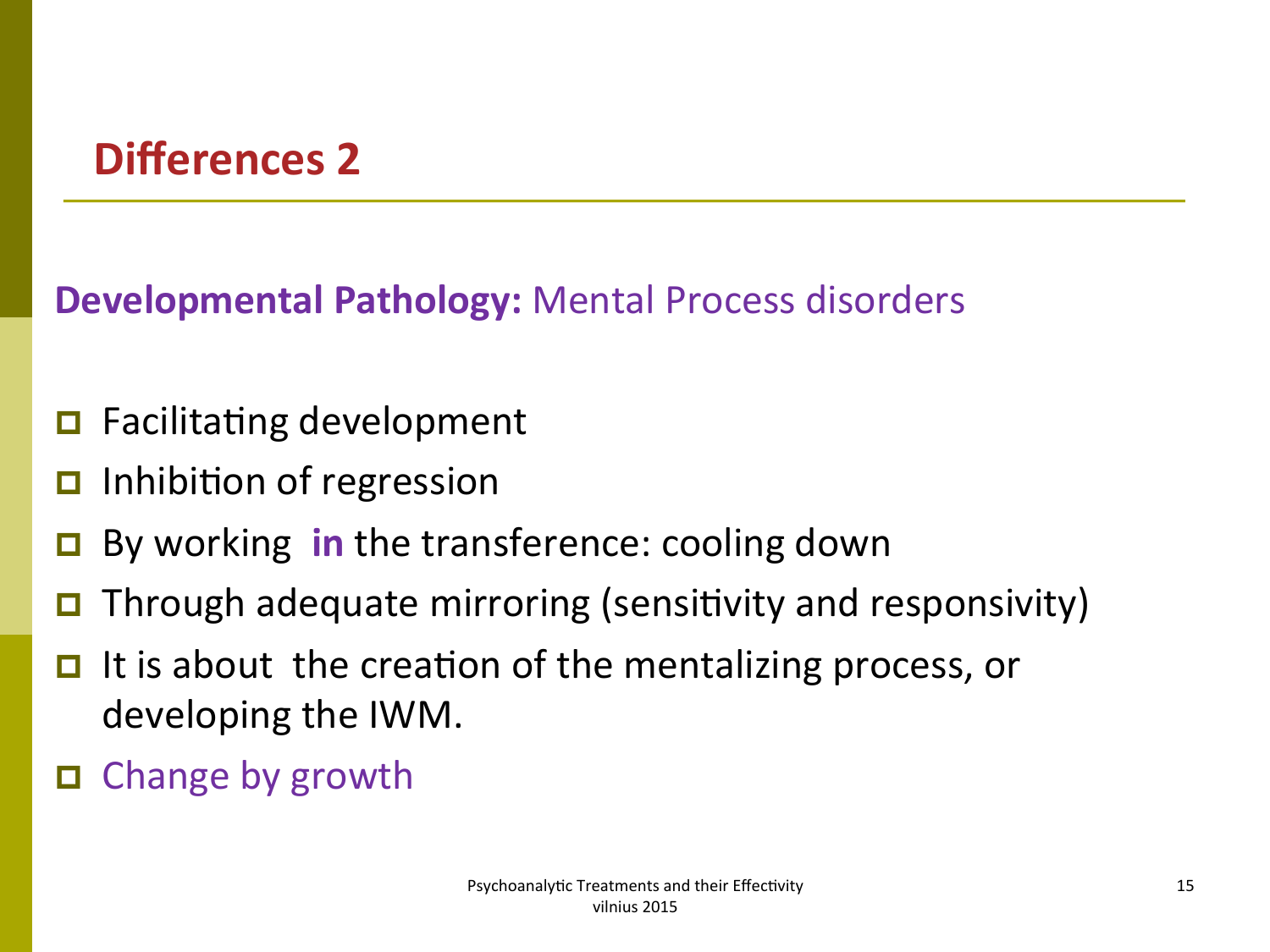## Differences 3

**D** In both cases - process and representational disorders - we are trying to **detect, provoke** and **revise** the IWM 

- Revision of the IWM: by restructuring (conflict)
- Development of the IWM: by structuring (deficit)

#### **Different kind of patiënts**

- High level mental functioning: neurotics
- $\blacksquare$  Middle level mental functioning: high/low level borderlines
- Low level mental functioning: psychotics.
- Working with **different** aspects of the psychotherapeutic relation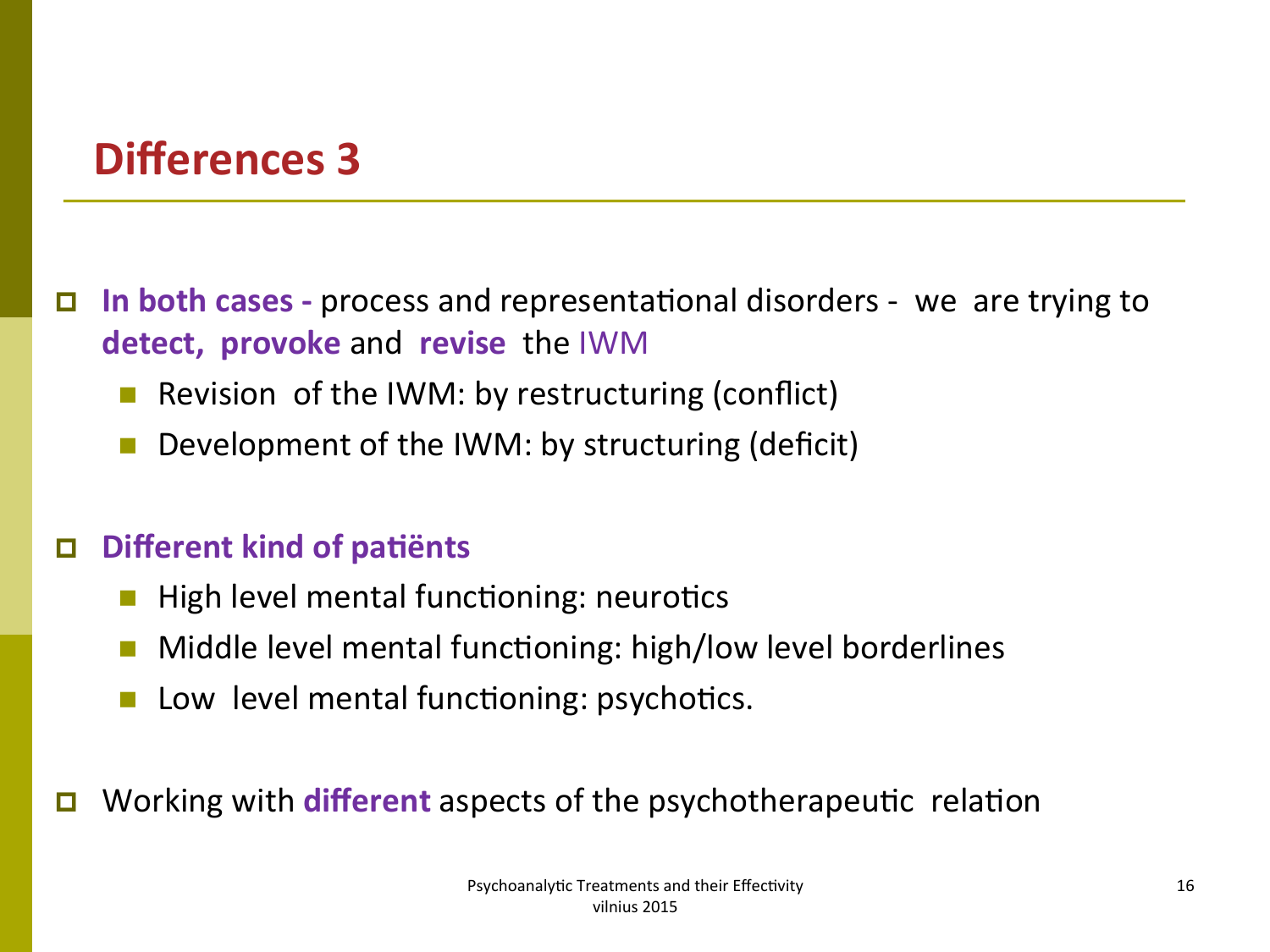- **p** Are related to **personality** pathology, neurotic as well as structural.
- **p** Improve the quality of the mental functioning,
	- either on the level of the neurotic personality organization
	- or on the level of the borderline personality organization.
- **p** Focus on the working through of conflictual mental representations or the improvement of the mental process itself.
- **p** Create a (better) balance between **autonomy** and **relatedness** or selfagency and interpersonal functioning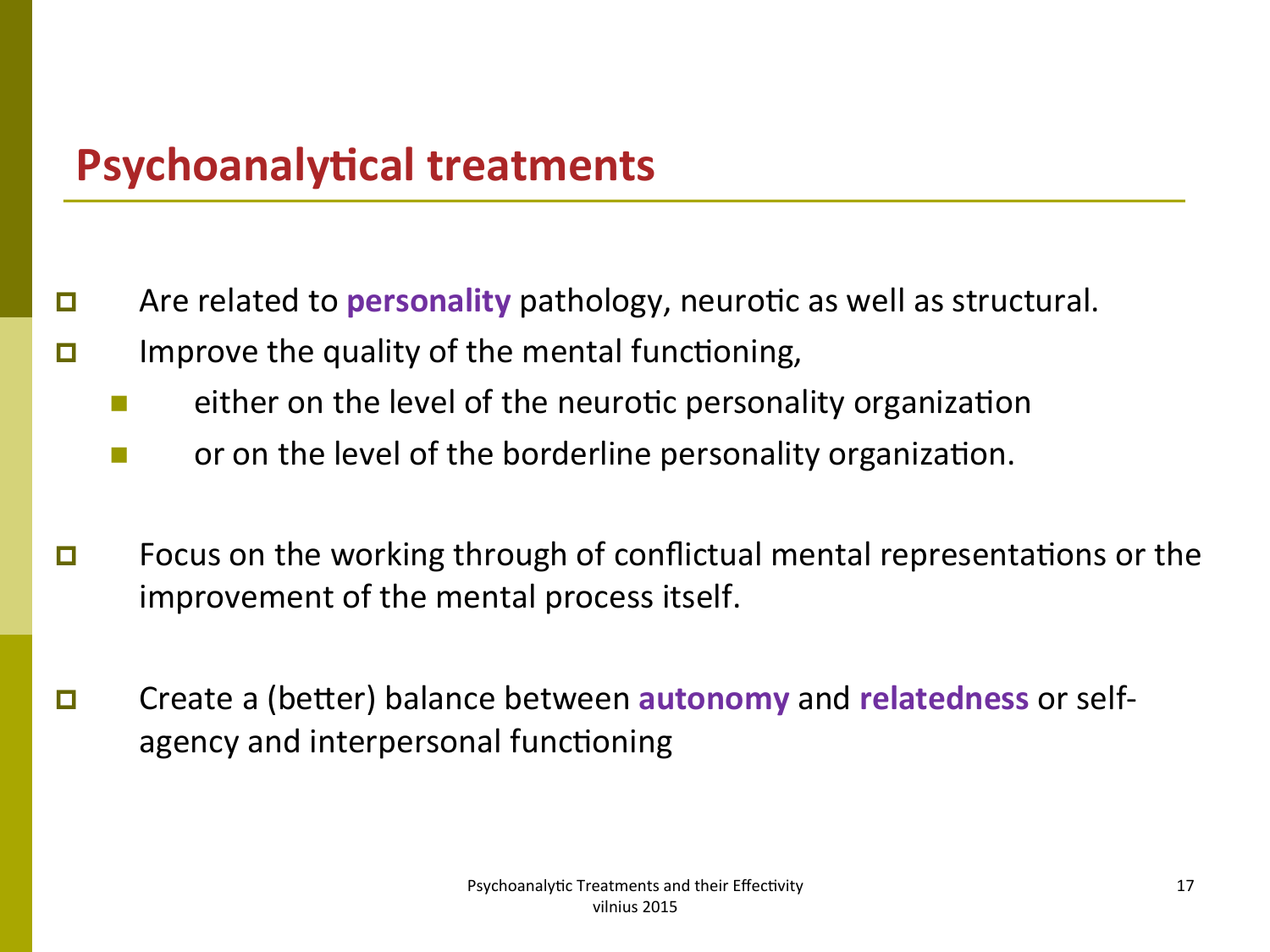#### **D** Neurotic Personality Organization: conflictual pathology

- **n** Psychoanalysis: intrapsychic conflicts throughout personality
- **n** Psychoanalytic Psychotherapy: intrapsychic conflicts throughout personality
- Short-Term: complaints/circumscribed conflicts within the person
- **D** Bordeline Personality Organization: more developmental pathology
	- Psychanalysis, Psan Psth. + Mentalisation based interventions (high levellers)
	- $\blacksquare$  Affect Phobia
	- The more developmental pathology is at stake the more TFP and MBT are indicated (middle and low levellers)

#### **D** In bothe cases: Supportive Psychoanalytical Psychotherapy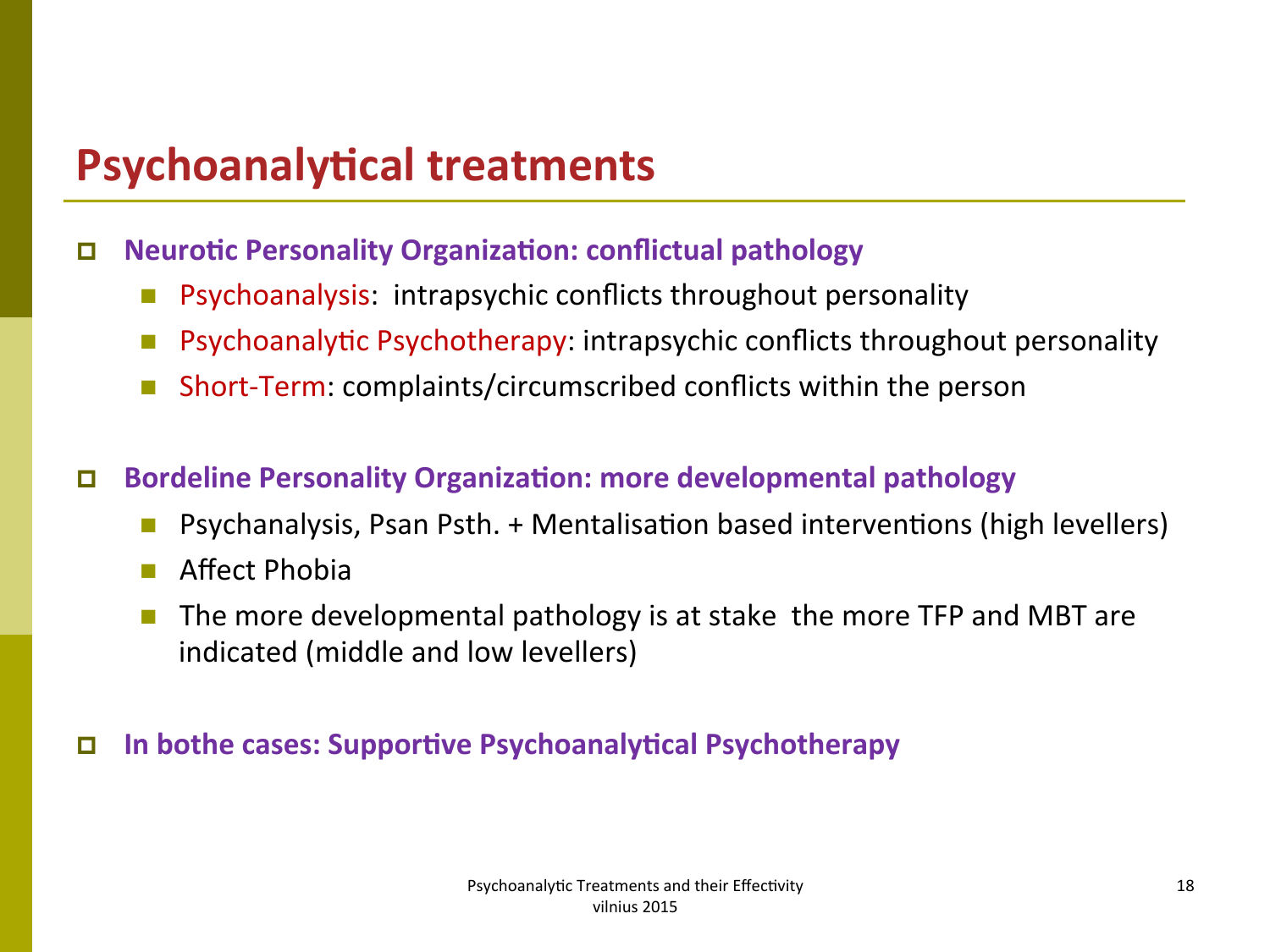# **PSYCHOANALYTIC FORMS OF TREATMENT & ATTACHMENT**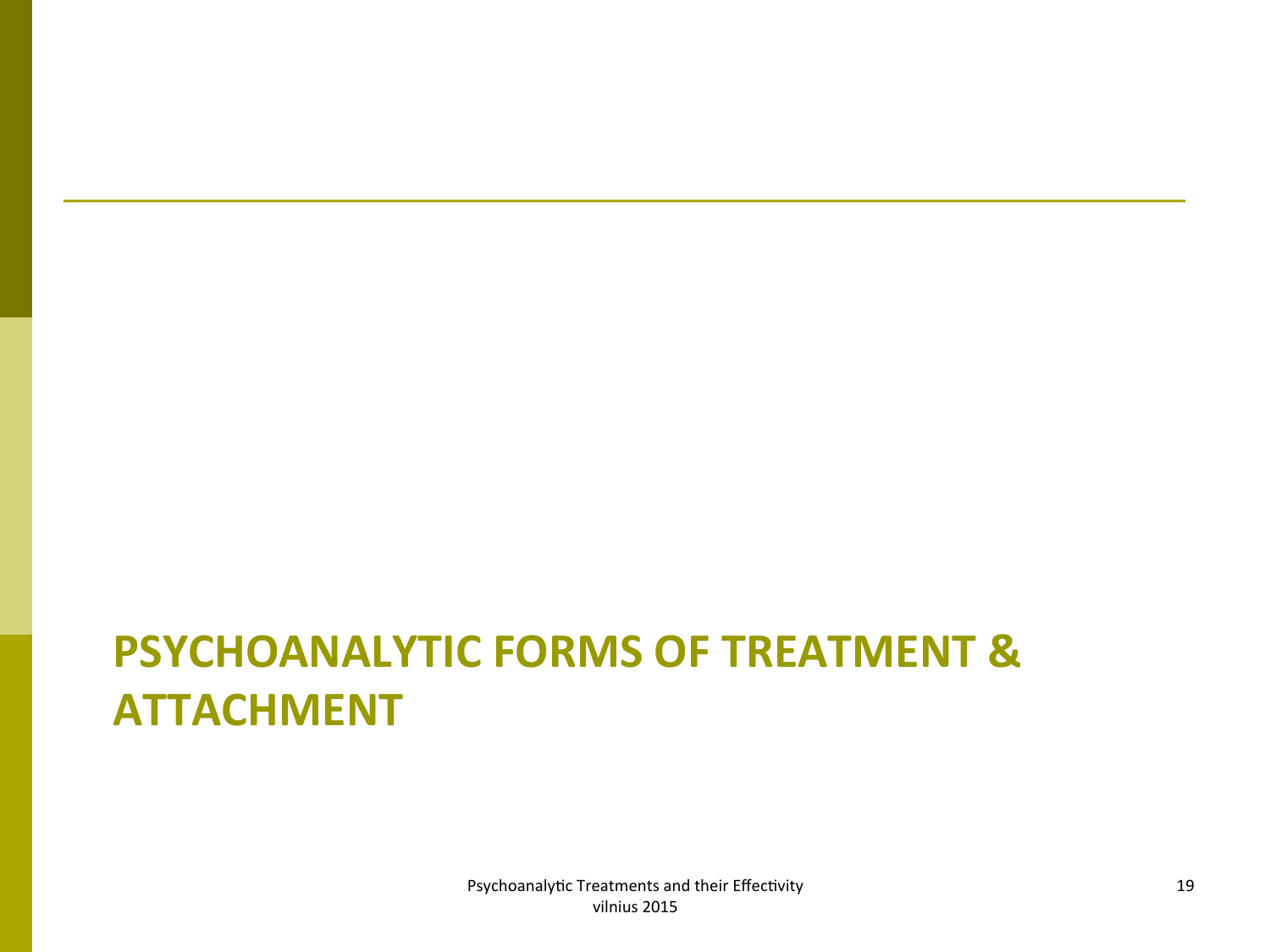## **D** Safe attachment:

- Regression inducing approach.
- Psychoanalysis and Psychoanalytical Psychotherapy or Short Term
- n AFT
- High or low frequency, long or short in time, alternating on interpretation or relation
- Therapeutic attitude: a balance between being more reserved and being expressive, focusing on the balance between **autonomy and relatedness**
- Adequate affect regulation
- He is able to balance between being on his own or being related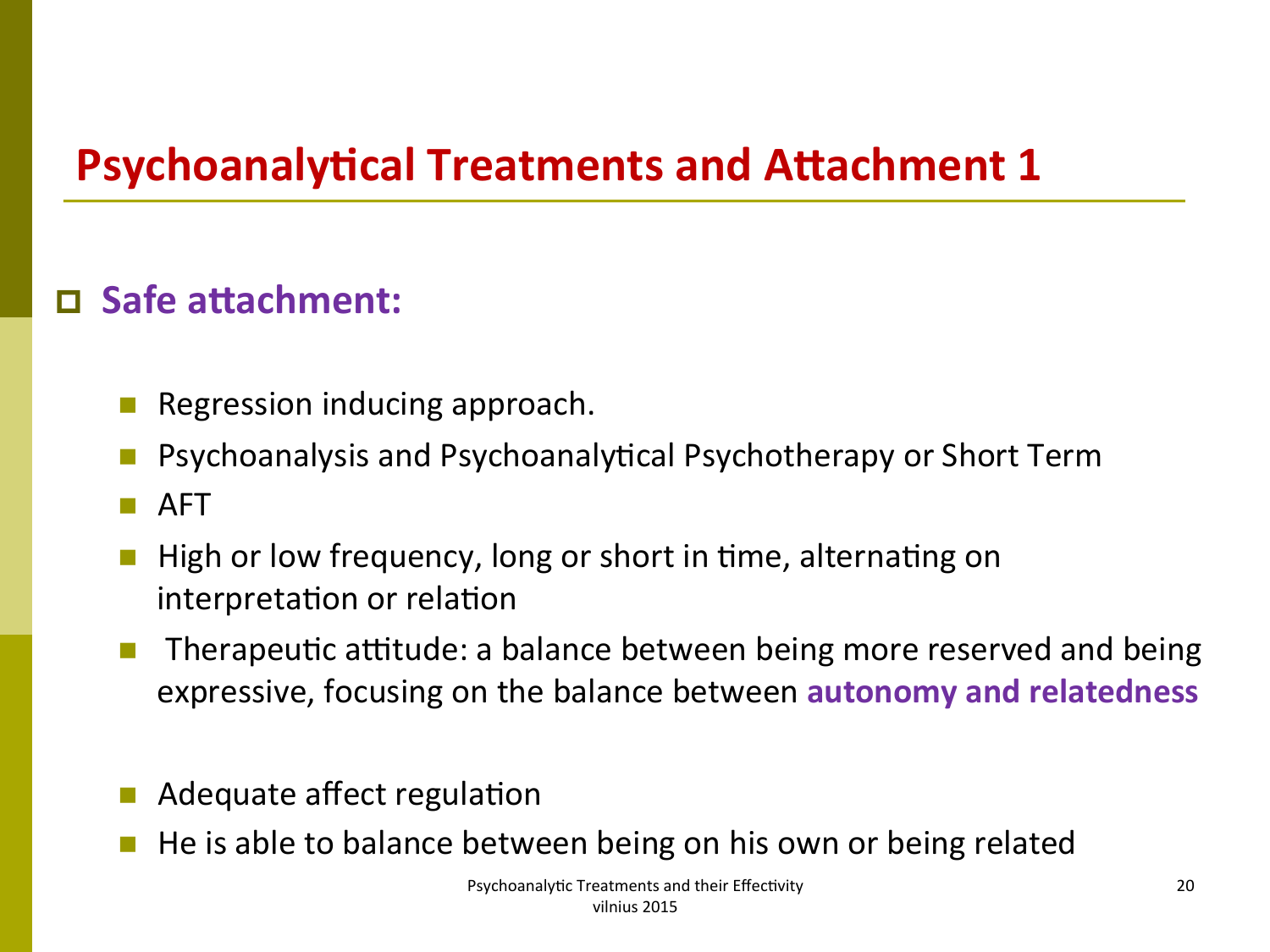## **Avoidant attachment: Blatt 2008**

- High frequency and long during.
- Psychoanalysis: on demand of the process
- At the start more focus on interpretation than on relation
- The therapist is more expressive and focusing more on the **relatedness**
- The patient is over-regulating his feelings
- No memories
- The patient is focusing on **autonomy**
- "I can do it on my own"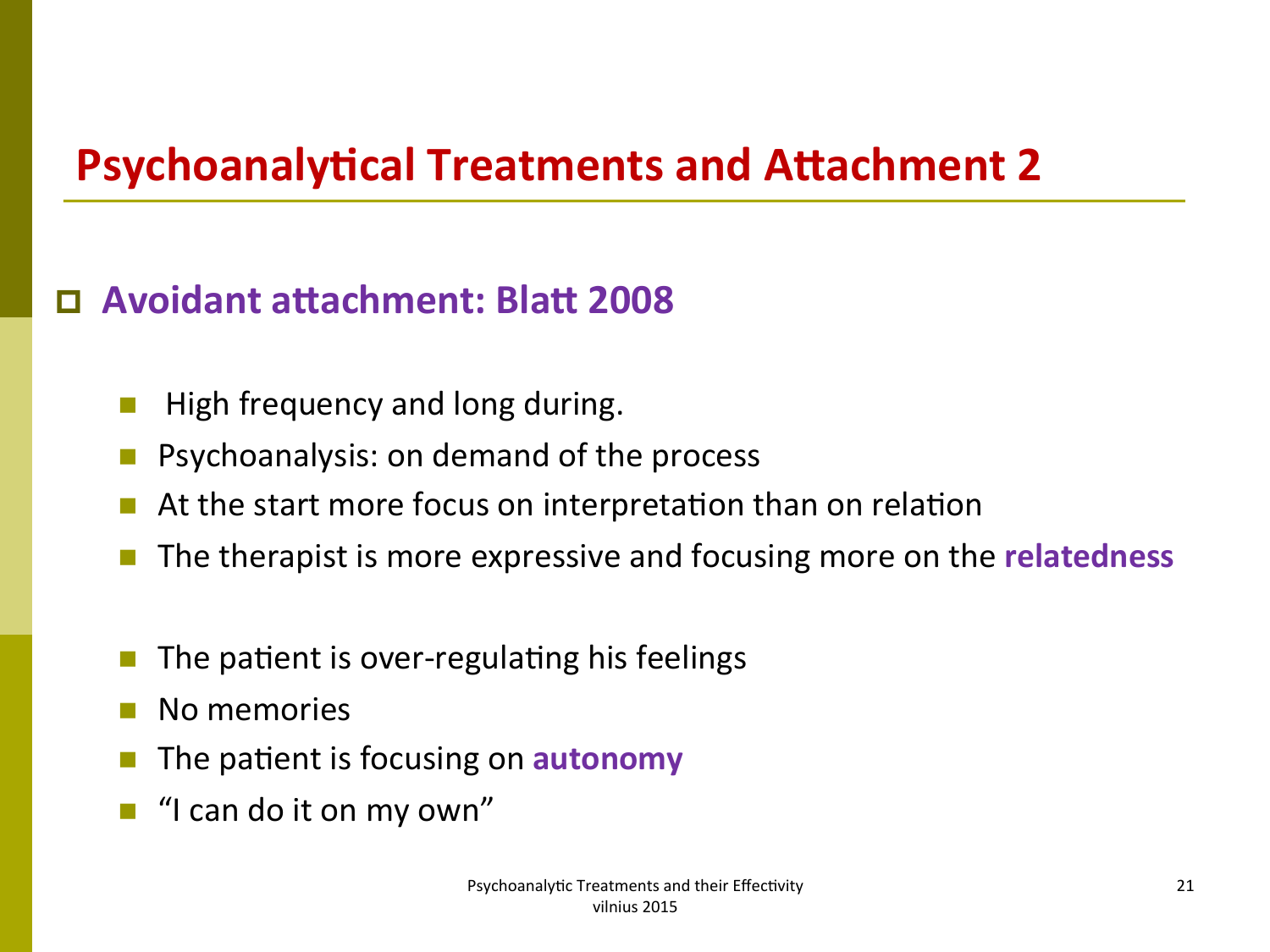## **D** Preoccupied attachment: Blatt 2008

- Low frequency but long during
- Psychoanalytical Psychotherapy
- At the start more focus on relation than on interpretation
- Therapeutic attitude more reserved, focusing on **autonomy**
- Patient is under-regulating his feelings
- Feelings of loss are always on the foreground
- The patient is focusing on **relatedness**
- "I am not able to function on my own"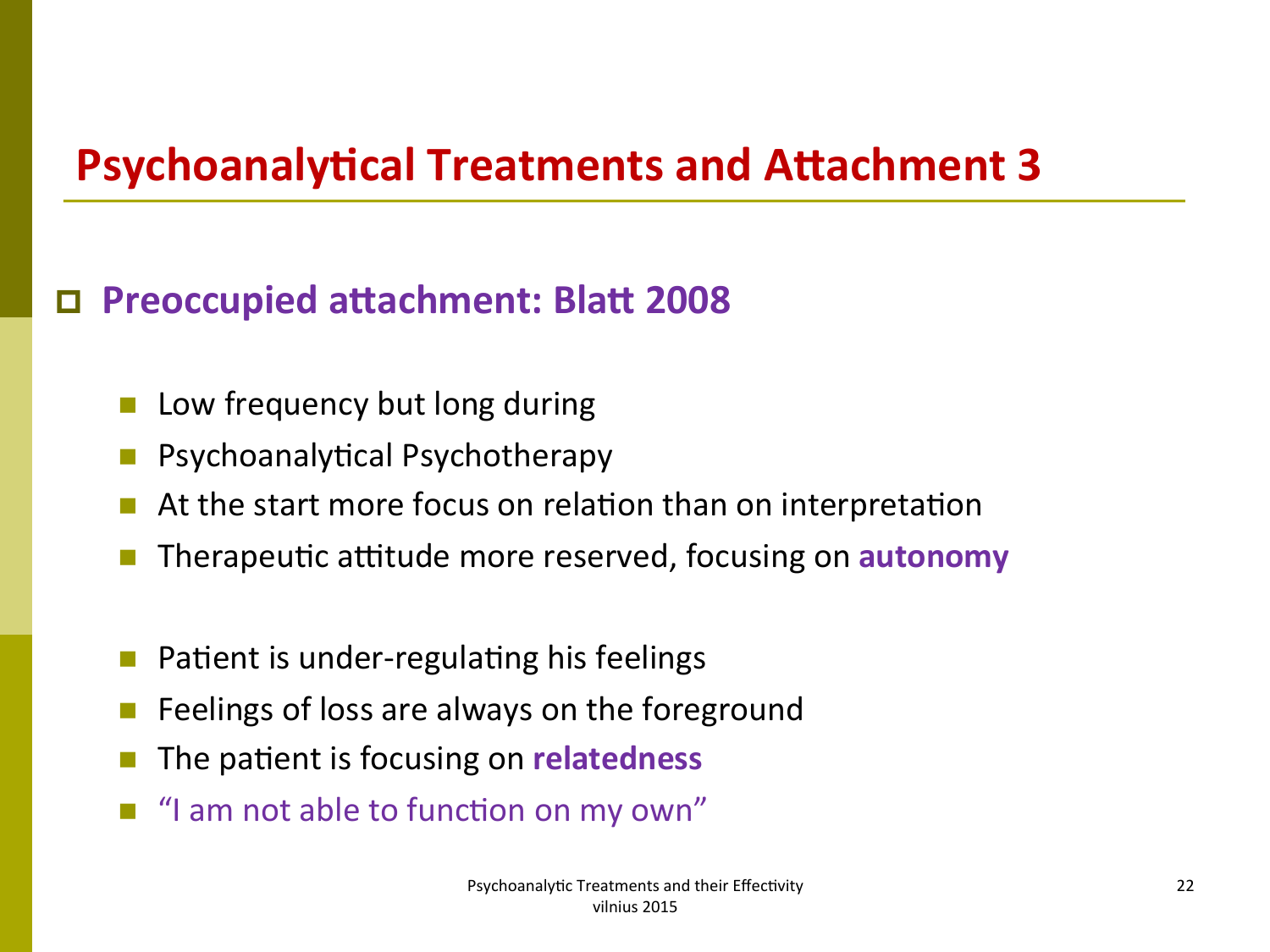## **D** Disorganized attachment:

- Developmental approach,
- Frequency and intensity depends on low/high level BPO
- Patient is not able to regulate his emotions.
- The patient is unable to create and keep boundaries
- MBT or TFP
- Therapeutic attitude is alternating between reluctance and being expressive and focusing both on **autonomy** and **relatedness**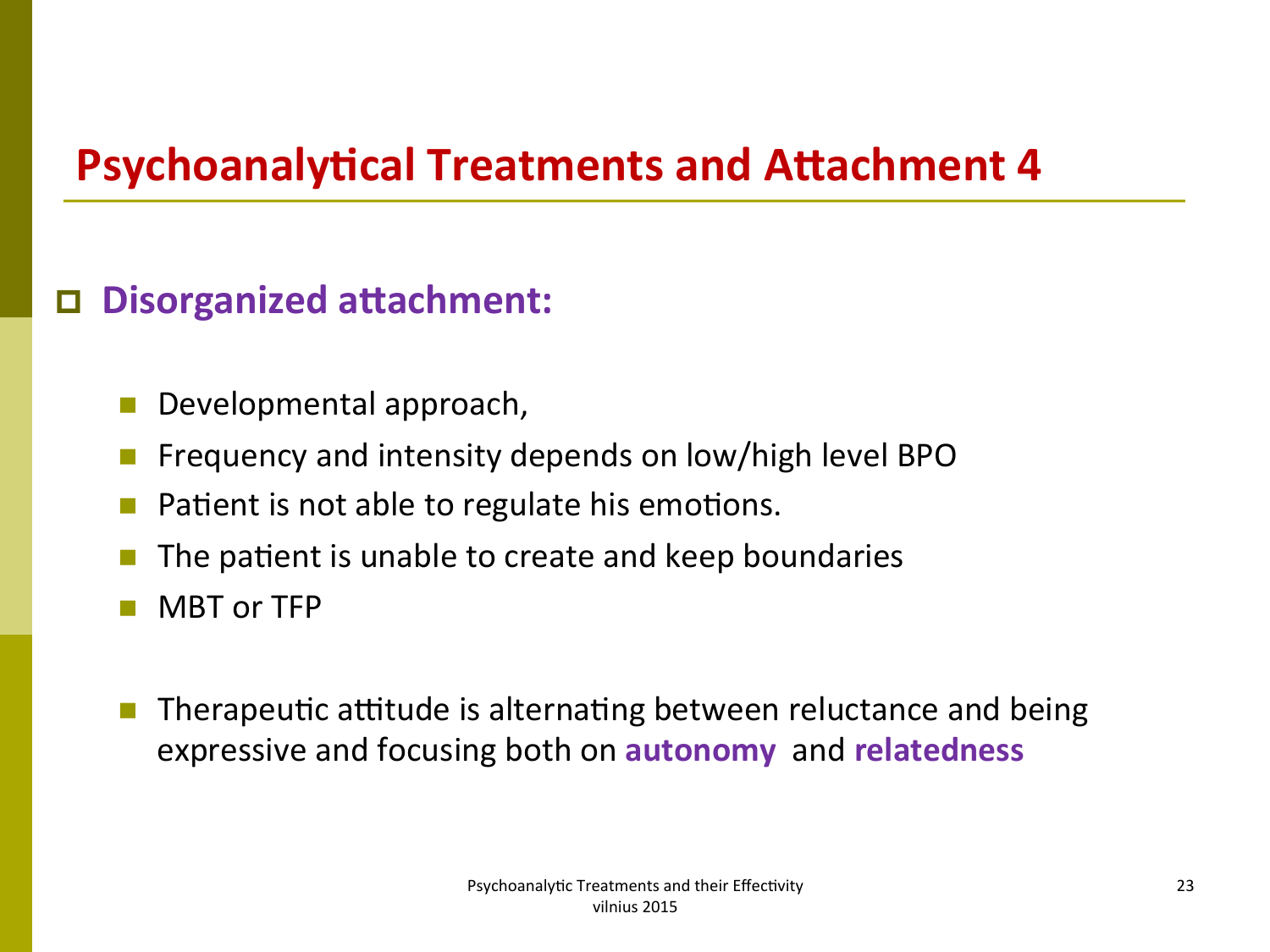## **Summary**

- 1. It is not only about mental representations but also about the mentalizing process itself
- 2. It is about creating mental representations and solving conflicts between them
- 3. It is not only about interpreting but also about constructing/exploration of the mental state
- 4. It is not only about conflicts but also about deficits or inhibitions
- **5. Developmental** and/or **conflictual** pathology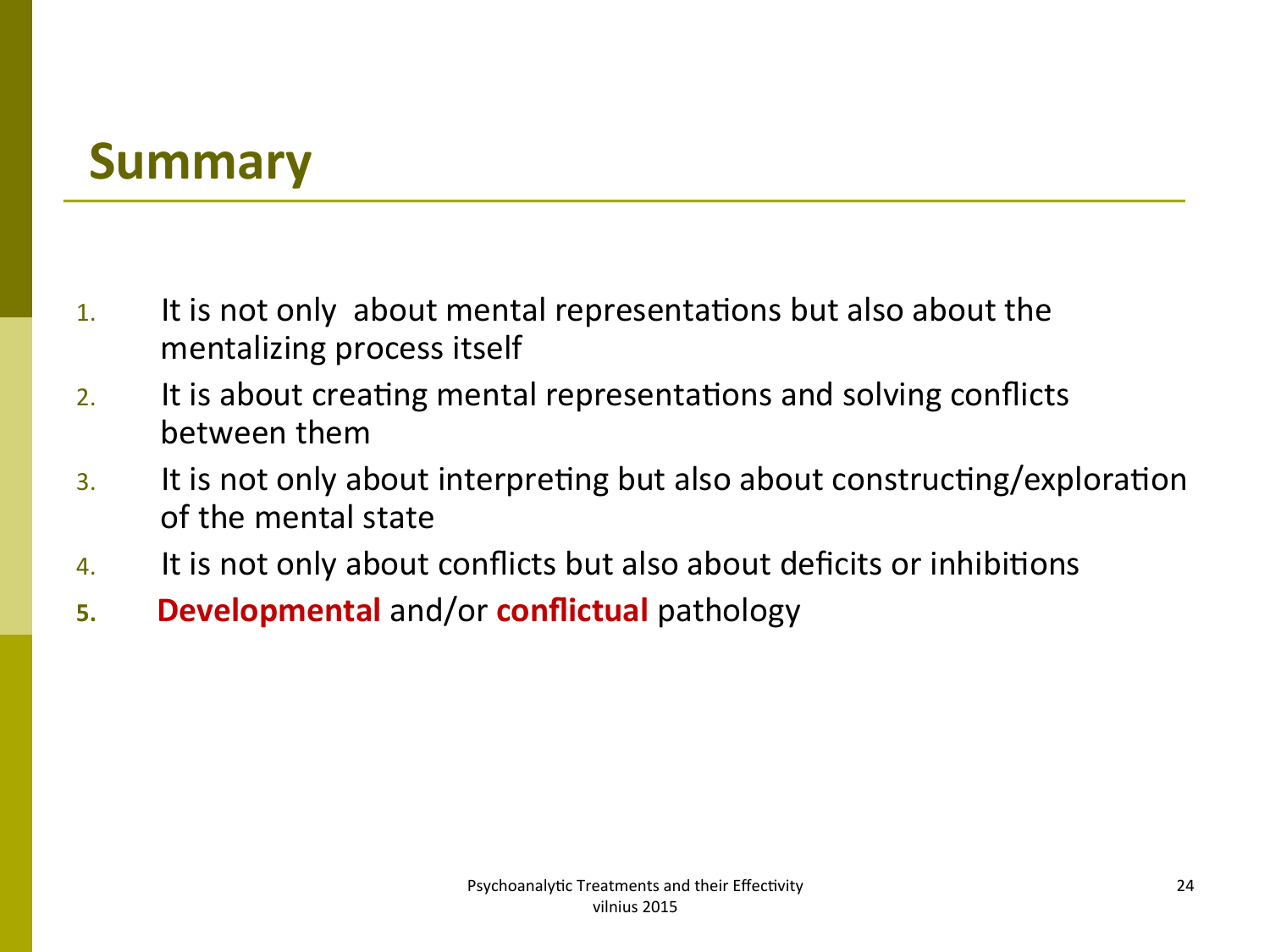## **EVIDENCE**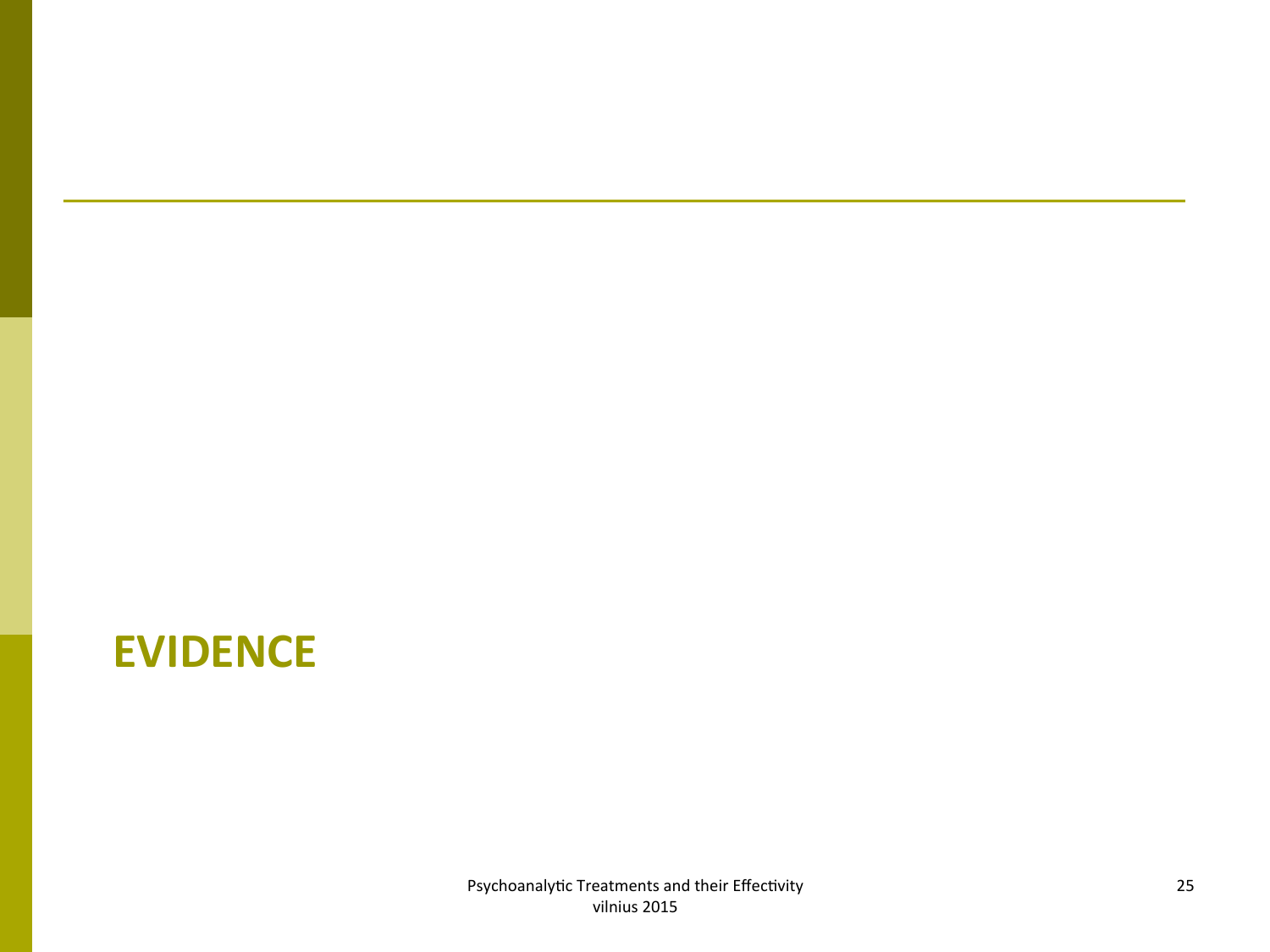## **Research 1**

- 1. F. Leichsenring; P. Luyten; M. Hilsenroth; A. Abbass; J. Barber; J. Keefe; F. Leweke; S. Rabung; C. Steinert: **Psychodynamic therapy meets evidence based medicine: a** systematic review using updated criteria. Lancet Psychiatry  $2015$ ; 2:  $648 - 660P$ .
- 2. P. Fonagy: The Effectiveness of Psychodynamic **Psychotherapies: an update.** World Psychiatry 2015; 14: 137  $-150$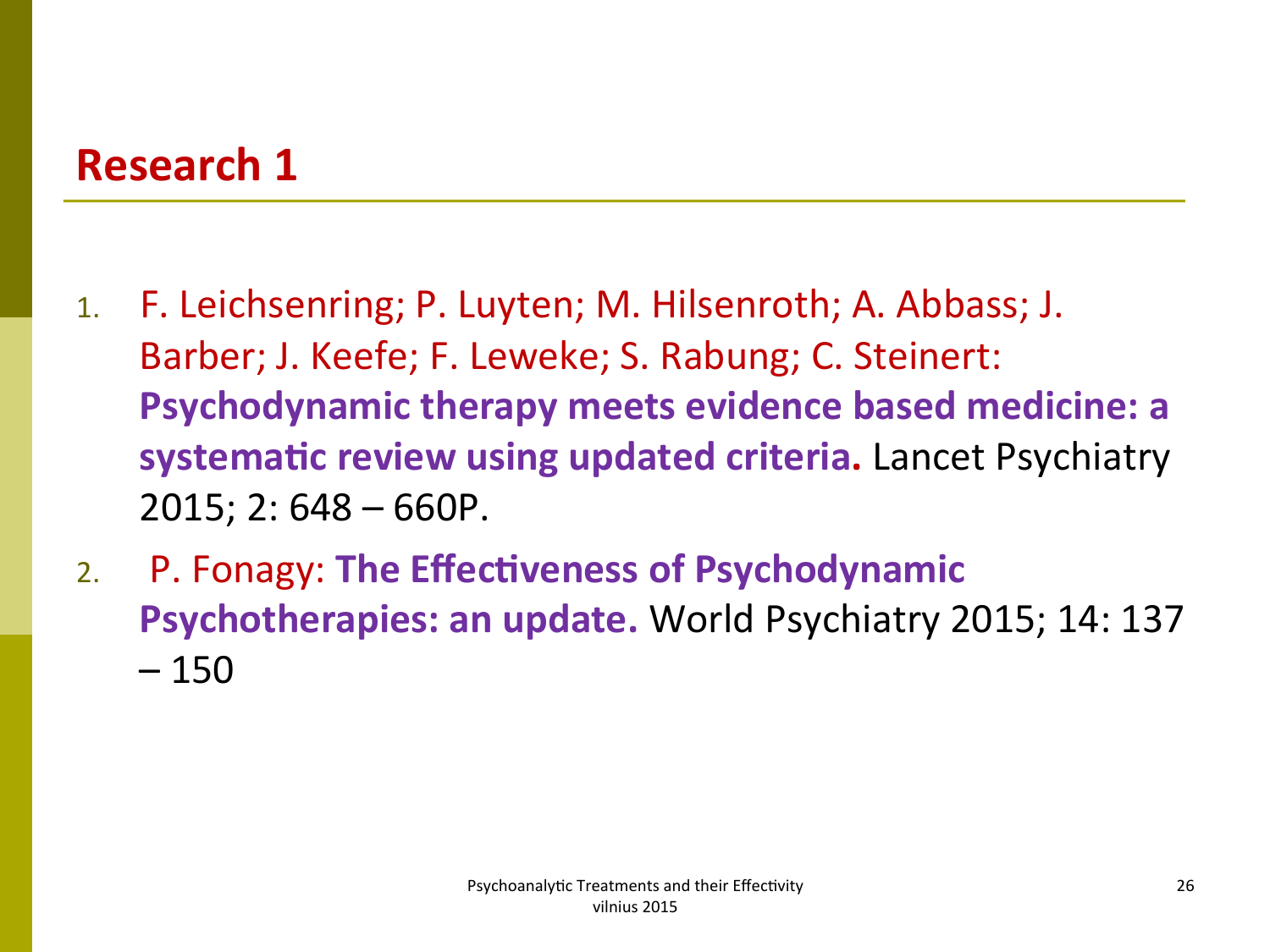## **Research 2**

- 1. S. de Maat; Fr. De Jonghe; R.Schoevers; J.Dekker: The **effectivity of long-term psychoanalytic therapy: a** systematic review of emperical studies. Harvard Review of Psychiatry; 2009;  $17:1 - 23$
- 2. S. de Maat; Fr. De Jonghe; R. de Kraker; F. Leichsenring; A. Abbass; P. Luyten; J. Barber; R. Van; J. Dekker: The Current **State of the Empirical Evidence for Psychoanalysis: A Metaanalytic Approach**. Harvard Review of Psychiatry; 2013; 21: 3, 107 -137
- 3. M.de Wolf: Psychoanalytische Behandelingen. 2011 Bussum Coutinho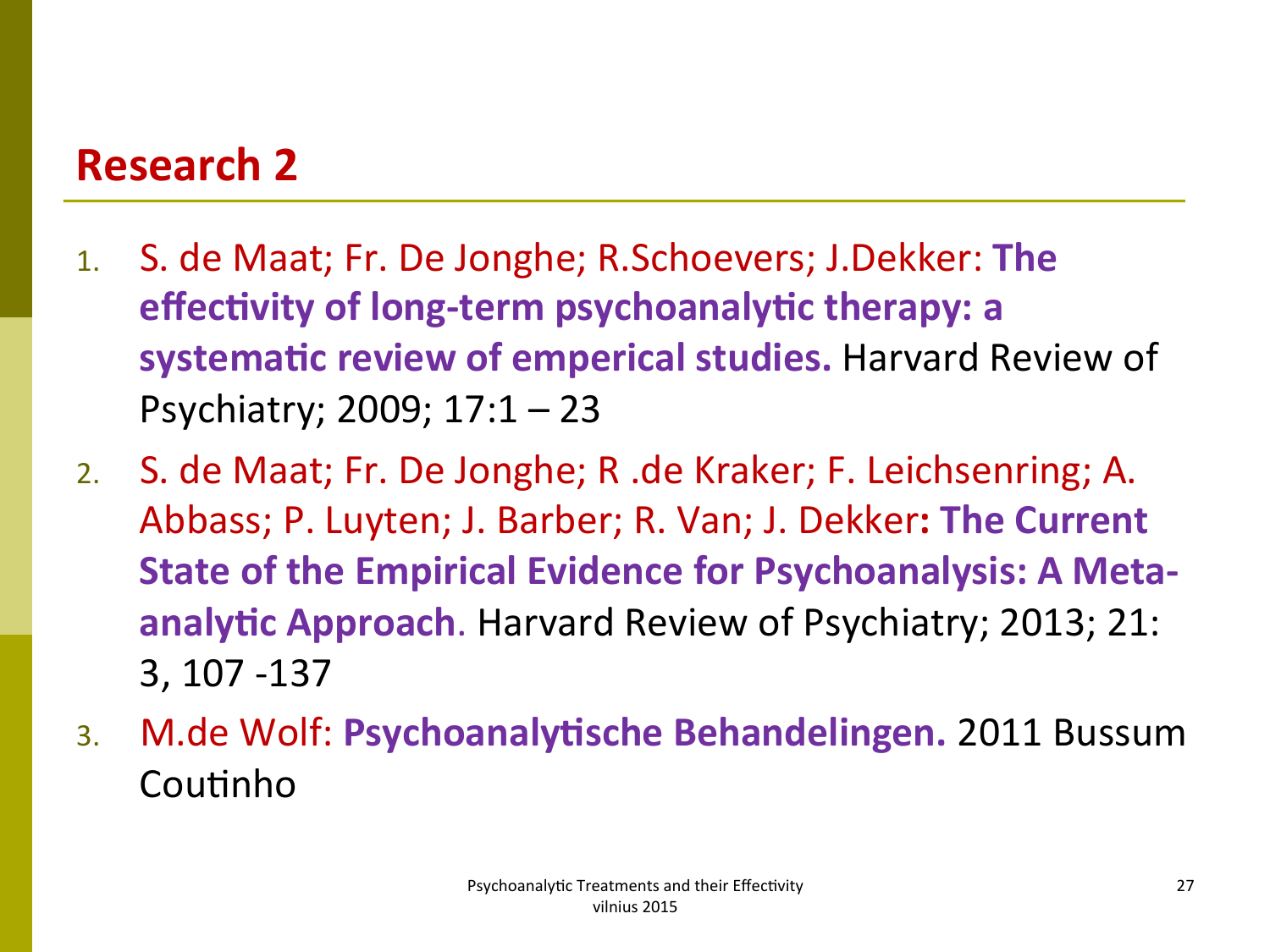## **Different types of studies**

#### **Non Inferiority Trial**

- **D** Treatment A is as good or better as B
- $\Box$  Small sample
- $\Box$  To compare a new intervention with a proven old one

#### **Superiority Trial**

- **p** Treatment A is better than B
- **D** To compare an intervention with an inactive control for example placebo

#### **Equivalency Trial**

- **p** Treatment A is as efficacious as B
- **p** For example A is on a specific outcome measure  $\alpha$  better than B
- $\Box$  Big sample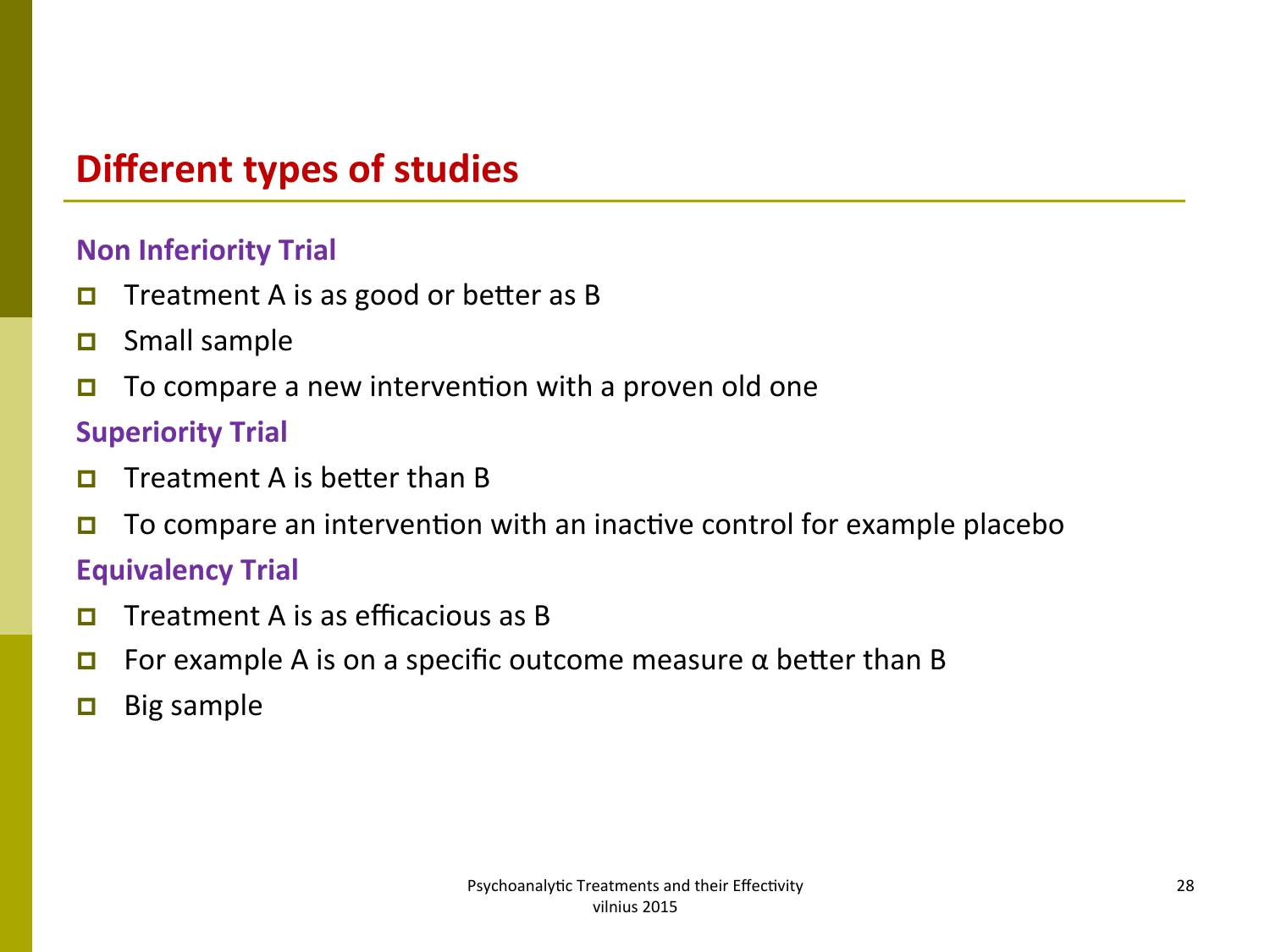## **LEICHSENRING 2015**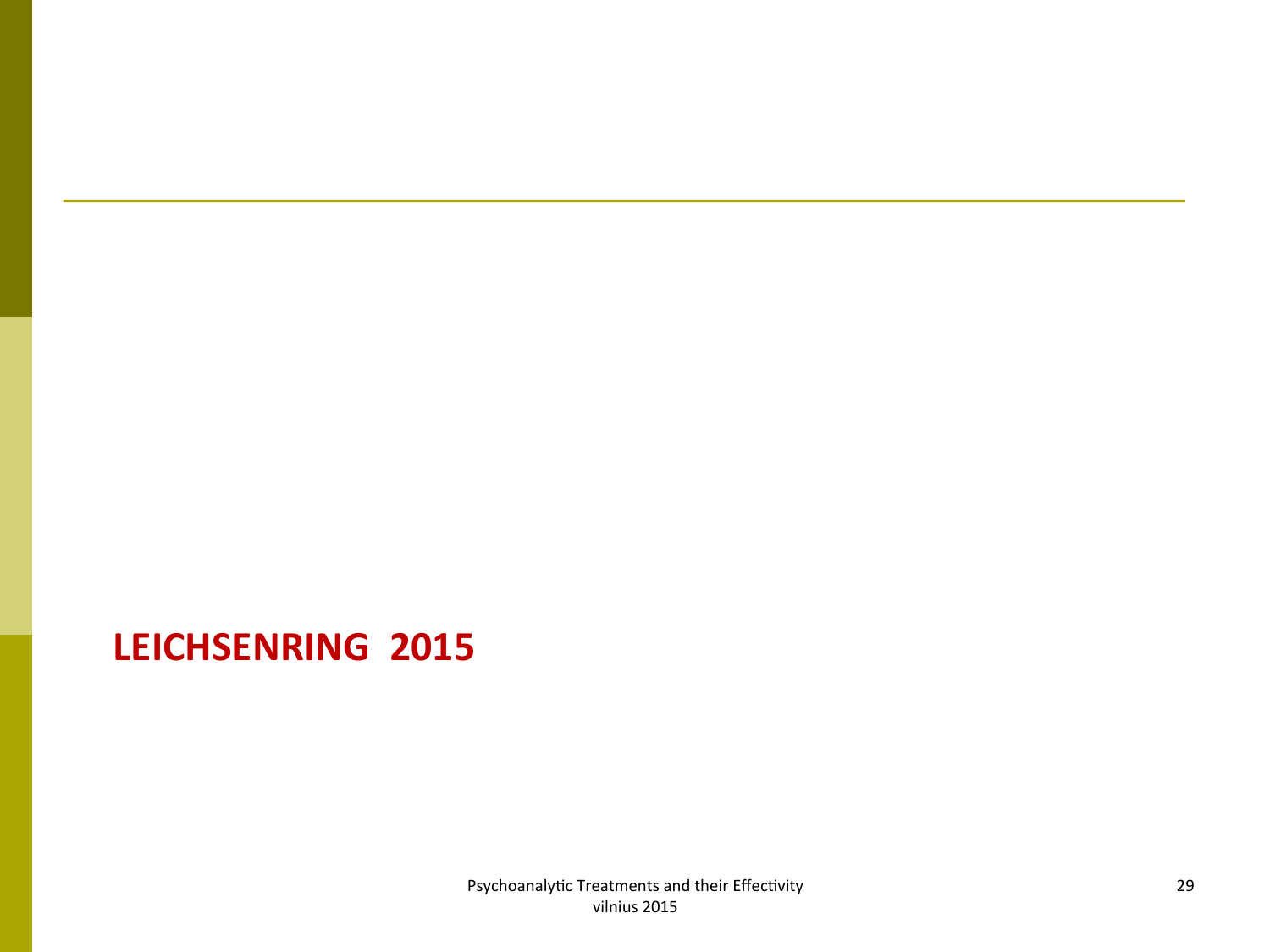- $\Box$  64 RCT's
- **D** Most of them were Short to medium term PDT (8-40 sessions)
- **p** A few of them included also long-term  $(12 36$  month)
- **D** Maximising internal validity and minimises external validity
- **D** Difference between efficacy and effectivity
- **D** Most of the studies were superiority trials, equivalency trials were missing
- **p** Psycho Dynamic Therapy (PDT)
	- $\triangleright$  Short Term
	- $\triangleright$  Long term Psychoanalytical Psychotherapy (LPPT)
		- $\circ$  Psychoanalysis (PA)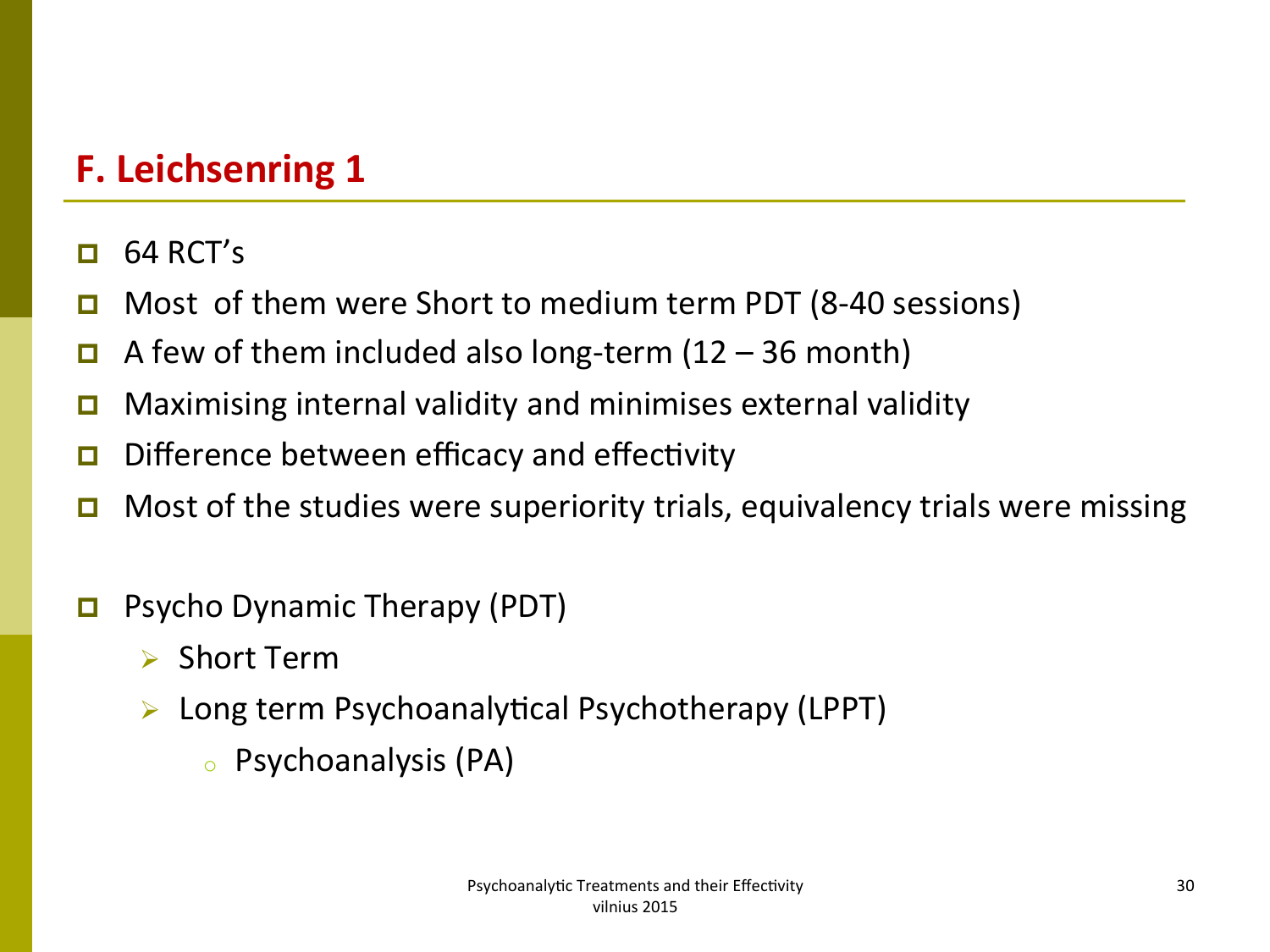#### **Depressive disorders**

- **p** PDT superior to waiting list and alternative treatments for the improvement of depression
- **p** PDT superior to TAU in case of maternal depression and patiënt with breast cancer
- **p** Internet guided PDT superior to internet guided structured support
- **p** PDT plus medication superior to medication alone or combined with suportive psychotherapy in major depressive disorders
- **p** No significant differences in outcome in comparison with CBT
- **p** No significant differences in outcome in comparison with other treatments of known efficacy
- **p** Complicated grief: PDT superior to a waiting list or supportive psychotherapy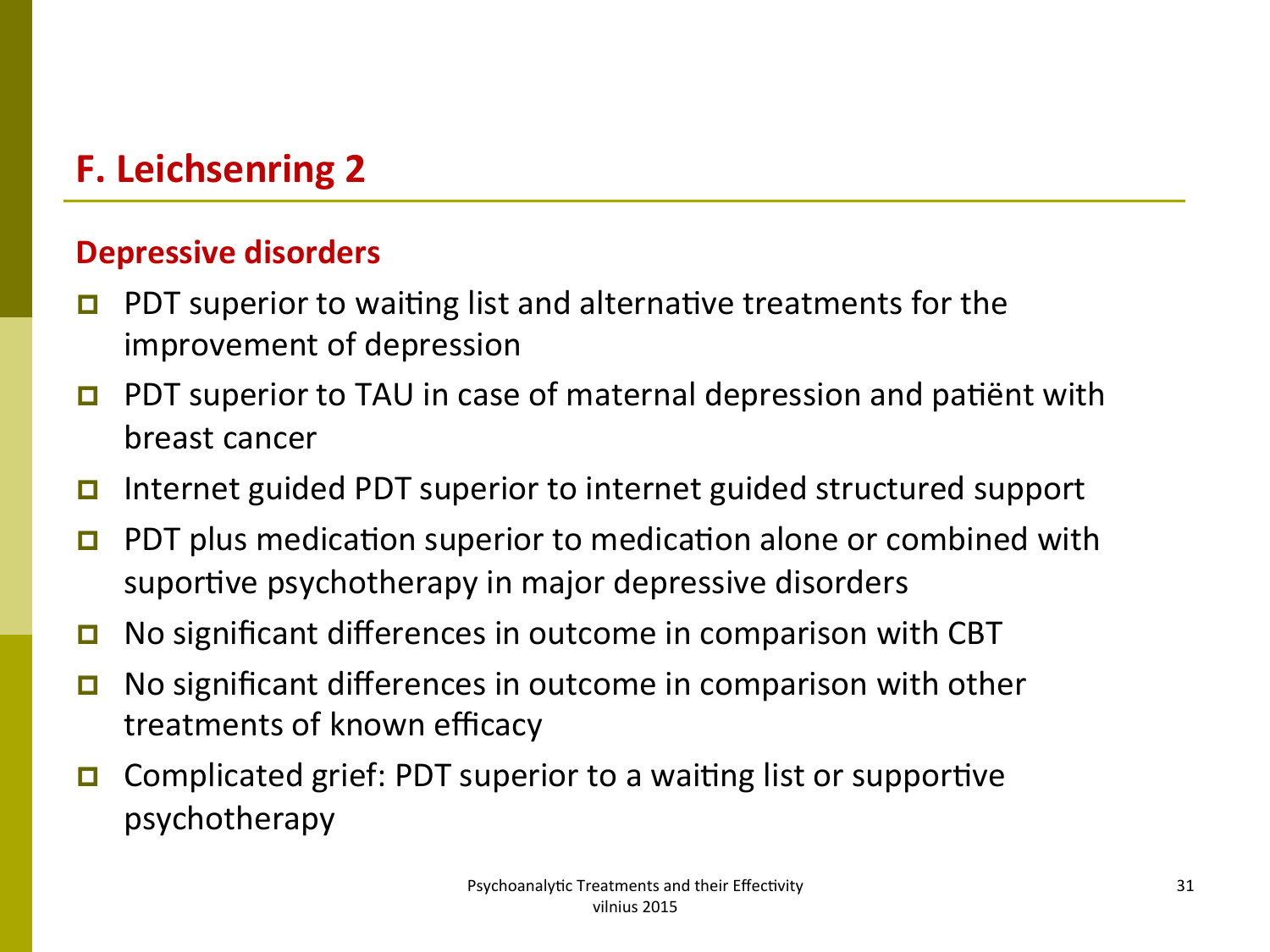#### **Anxiety Disorders**

- **p** PDT evidence for the efficacy in the treatment of anxiety disorders
- **p** PDT superior to applied relaxation
- **D** No significant differences with CBT in treatment of panic disorders and social anxiety disorders, no significant differences in remission rate
- $\Box$  No differences between internet guided PDT or CBT
- $\Box$  For a mixed sample of anxiety disorders Short term PDT was superior to Long term PDT
- **p** In case of either depressive or anxiety or both PDT was superior to TAU
- **p** In case of social anxiety disorders or panic disorders PDT + medication was superior to medication alone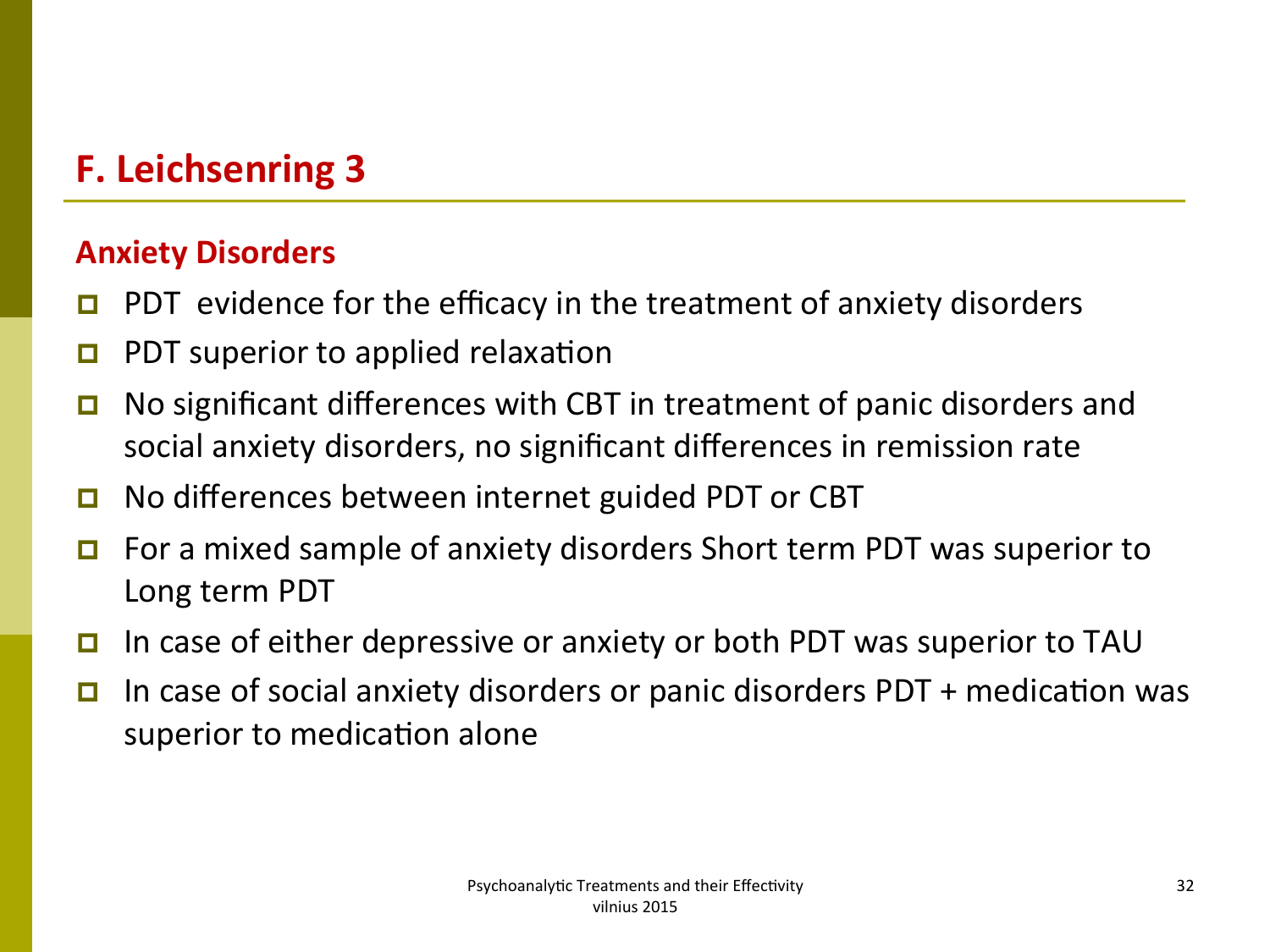### **PTSS**

- **p** No significant differences between PDT, CBT and Hypno therapy **Somatoform and somatic disorders**
- **p** PDT (short term) superior to TAU and supportive psychotherapy

### **Eating disorders**

- **p** PDT was in 1 RCT superior to CBT in cases of boulimia, in 2 others there was no difference and in 1, CBT was superior
- $\Box$  In case of anorexia there was more or less the same mixed results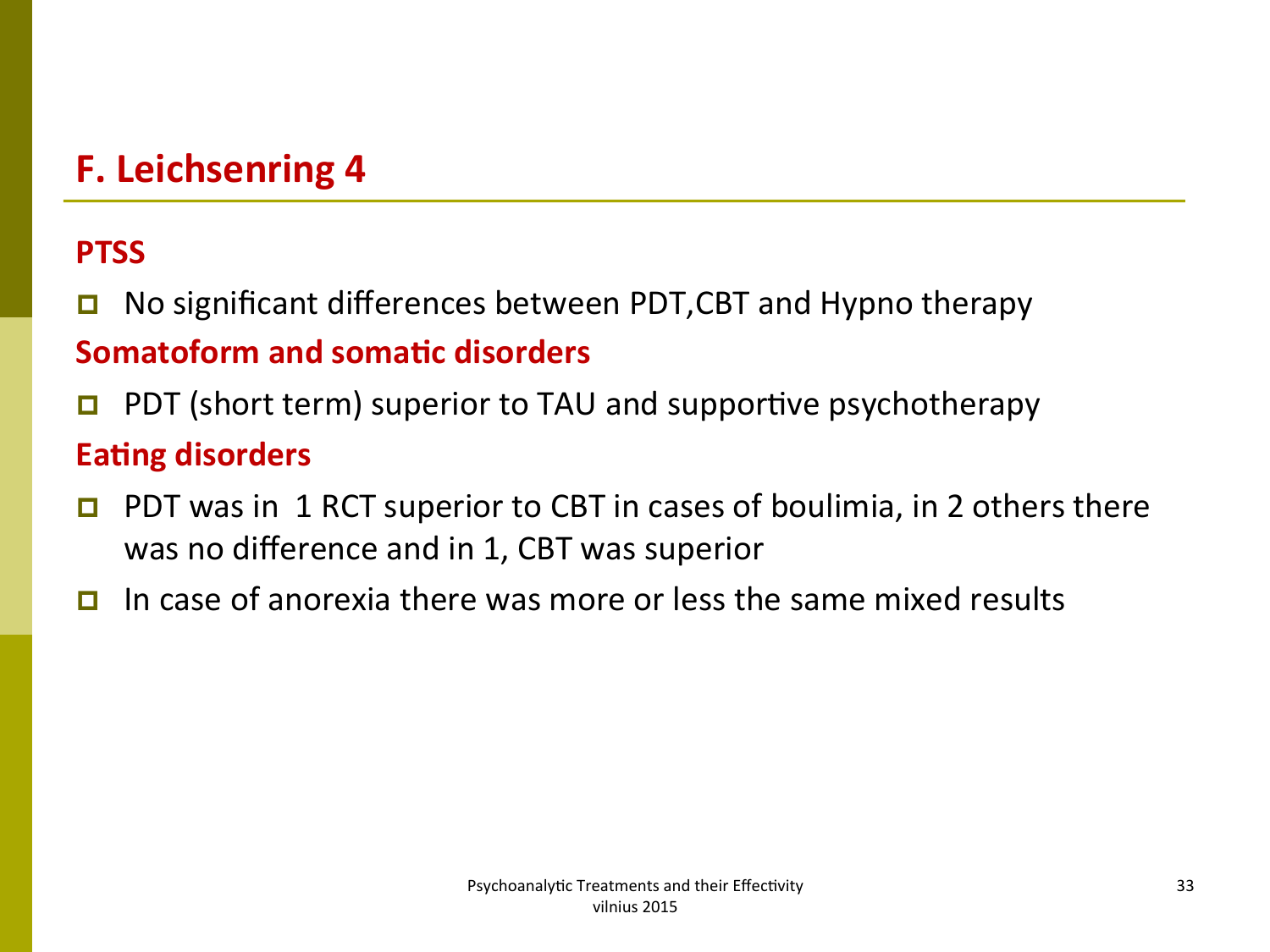#### **Personality disorders**

**p** Results from 2 meta analyses showed PDT to be efficacious in the treatment of personality disorders

#### **Cluster C**

- **p** In 2 RCT's no differences between PDT (AFT) and CBT
- **p** 1 RCT showed CBT superior to a waiting list and PDT to the treatment of avoidant personlity disorders

#### **Cluster B**

- **p** Several RCT's show that PDT is effective in the treatment of BPS
- **p** Fonagy/Bateman: MBT is superior to a day treatment and to structural clinical management
- **D** Clarkin: TFP is superior to supportive treatment and DBT in RF and Attachment, improvement of anger and inpulsivity.
- **D** The comparison of TFP with SFT is not completely clear because of methodological reasons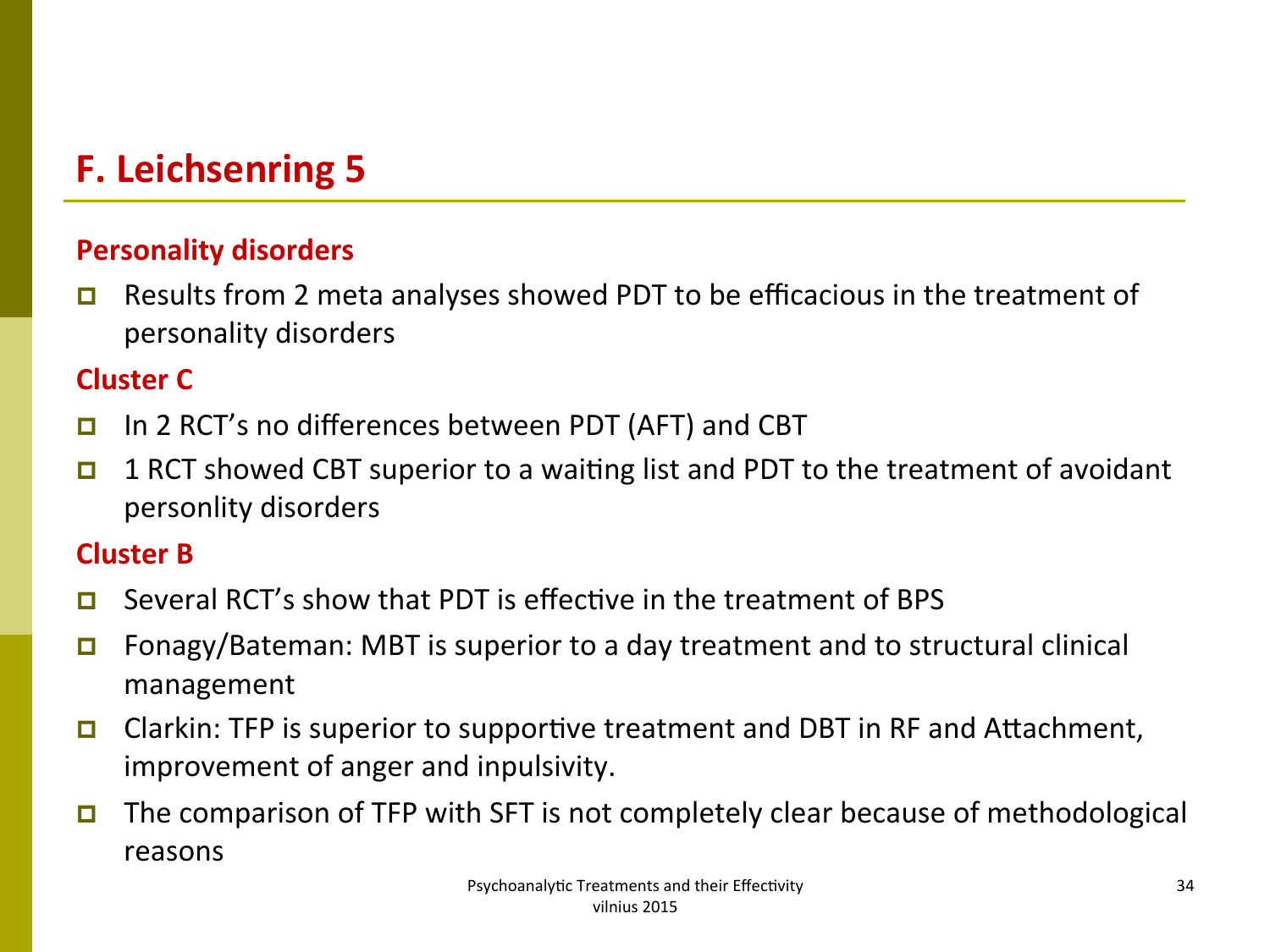#### **Heterogeneous samples of PD**

**p** In 2 RCT's PDT was superior to a waiting list or minimal contact conditions

#### **Substance related disorders**

- **D** Opiates: No differences between PDT and CBT, both were superior to drug counselling
- **D** Cocaïne: Both PDT and CBT were inferior compared to individual drug counselling

#### **Obsessive Compulsive disorder**

- **D** Only 1 RCT in which PDT + medication was not superior to medication alone
- $\Box$  High users of psychiatric services
- **p** PDT was superior to TAU

#### **Marital Treatment**

**D** No differences were found between PDT and Behavioral Therapy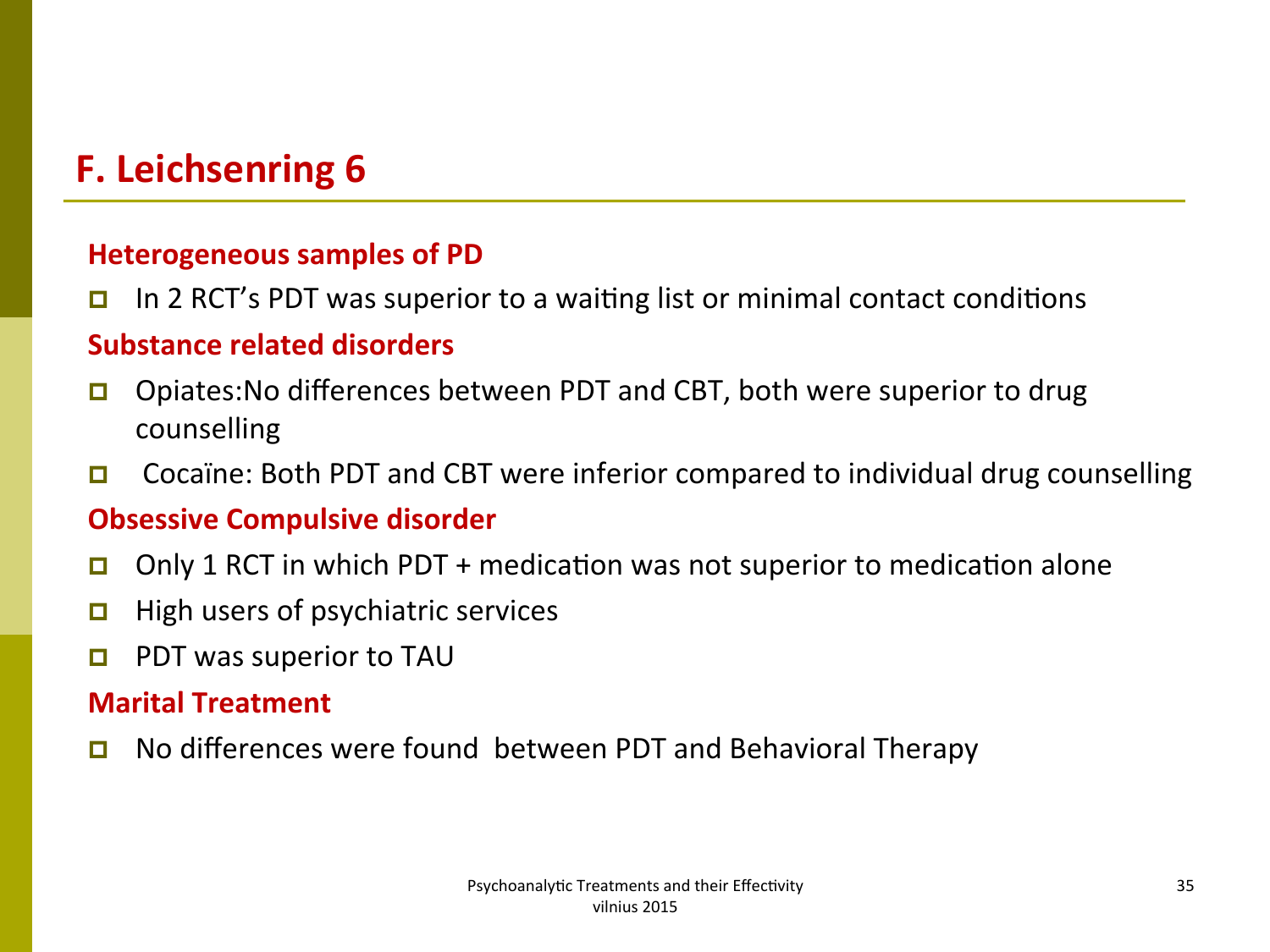#### **Complex mental disorders**

### *(chronic mental disorders; P.D. or multiple comorbid disorders)*

**p** In several meta analyses LTPP (at least 50 sessions) was superior to Short Term Treatment 

#### **Discussion**

- RCT makes use of treatment manual. Fonagy, Bateman (2009), Clarkin (2007) and Vinnars (2005) proved that manuals are no cookbooks and PDT can be manualized without loosing flexibility in the behavior of the therapists
- **D** Treatment integrity: adherence seems to be very important
- $\Box$  Future research should focus not only on symptoms but also on more psychoanalytically relevant issues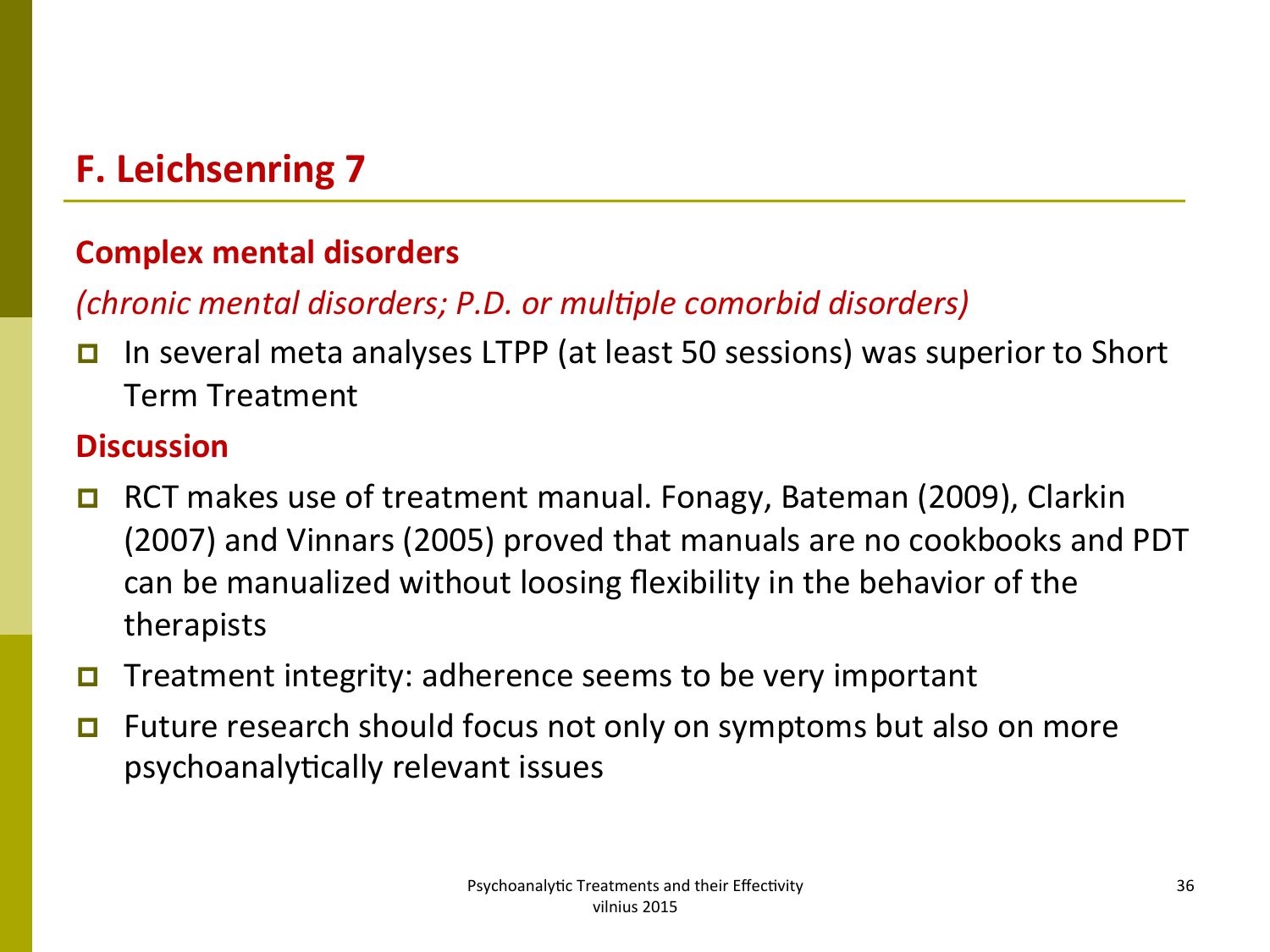## **FONAGY 2015**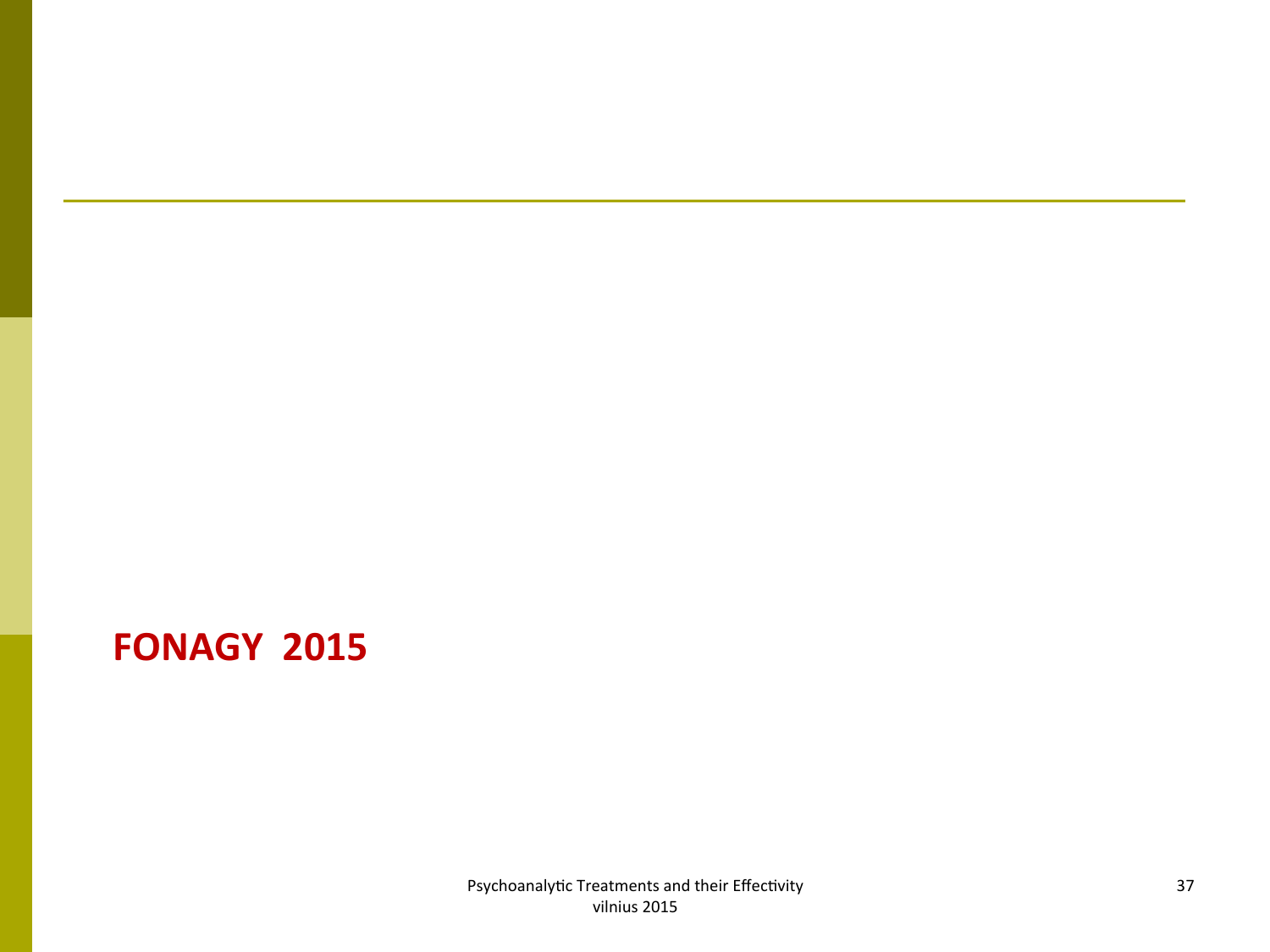#### **Depression**

**Short Term PDT**: results are mixed: some studies are favouring PDT superior to waitinglist, placebo or TAU and some not

- **p** 1 RCT about women with depressive disorders or breast cancer: PDT was superior
- **p** 1 RCT of a mixed anxiety and depression group reported: superiority of PDT
- **D** Unreplicated findings suggest that PDT may be particularly indicated if depression is accompanied by personality disorder or childhood trauma
- **D** CBT was superior for the radomly rather than systematically assigned group of patients. PDT only those who were specifically selected for that treatment.

#### **Long term PDT:** very few studies

**p** The Helsinki study (2008/9/10/11) showed inferiority to short term in the beginning but superiority after 3 years follow-up. Psychoanalysis was initially inferior to other forms of therapy but more effective after 5 years follow-up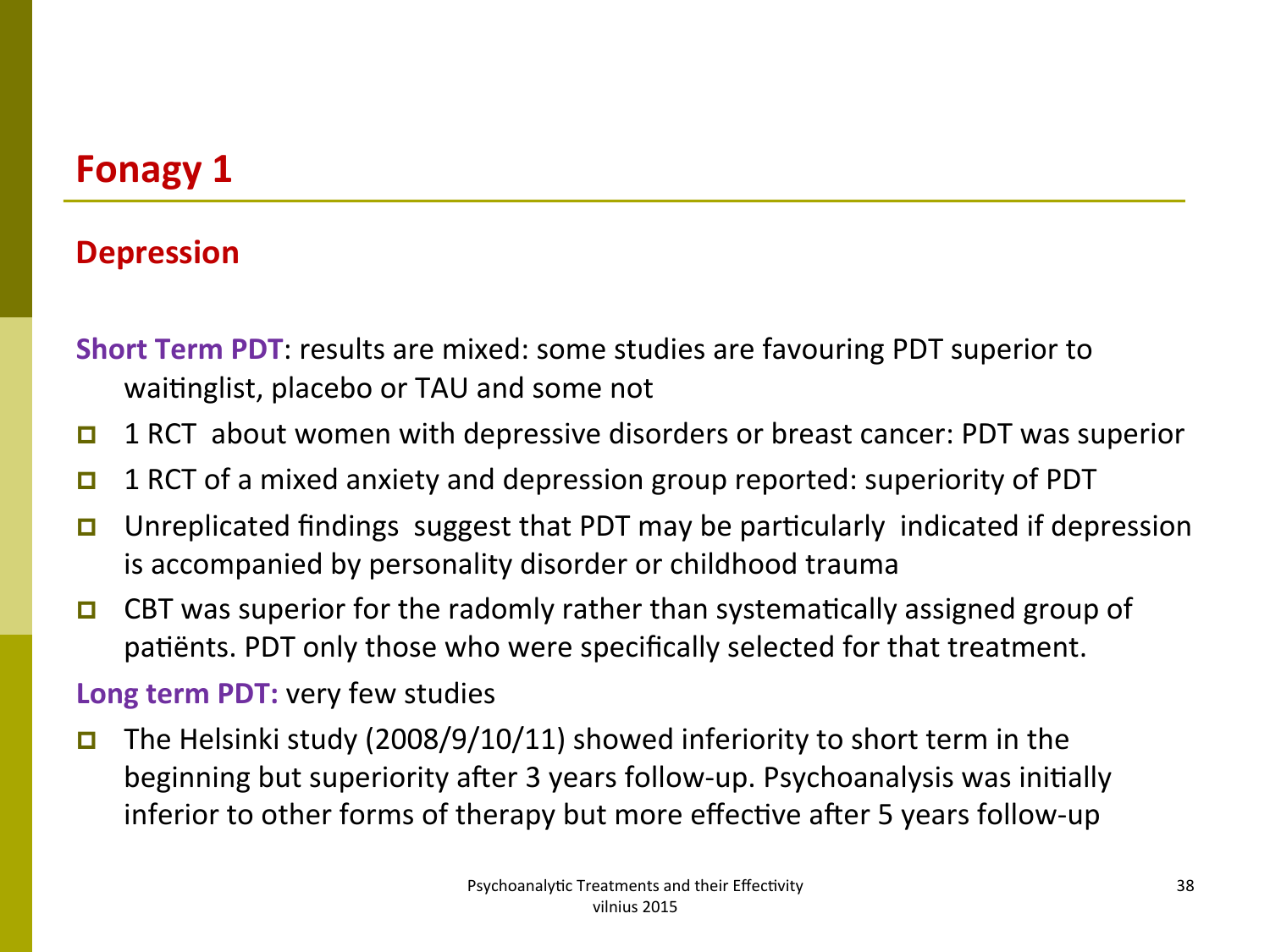#### Long term PDT

- **p** Huber (2012/2013) with major depressive disorder; randomized to or PA or LPPT:
	- ighthroporal in or  $\geq$  and  $\geq$  years follow-up, superiority of PA after 3 years follow-up
	- $\triangleright$  PA superior to CBT, LPPT was not

#### **Meta-analyses**

- **p** High absolute effect sizes, medium compared with inactive controls, no difference to alternative interventions
- **p** Discussion
- **p** PDT is effective in the treatment of depression although their effectivity is moderate instead of large
- **p** The effects are maintained in Long and Short term
- **p** PDT is an alternative for medication and iadds to the effectivity of mdication
- **p** The difference between PDT and CBT is neither large nor reliable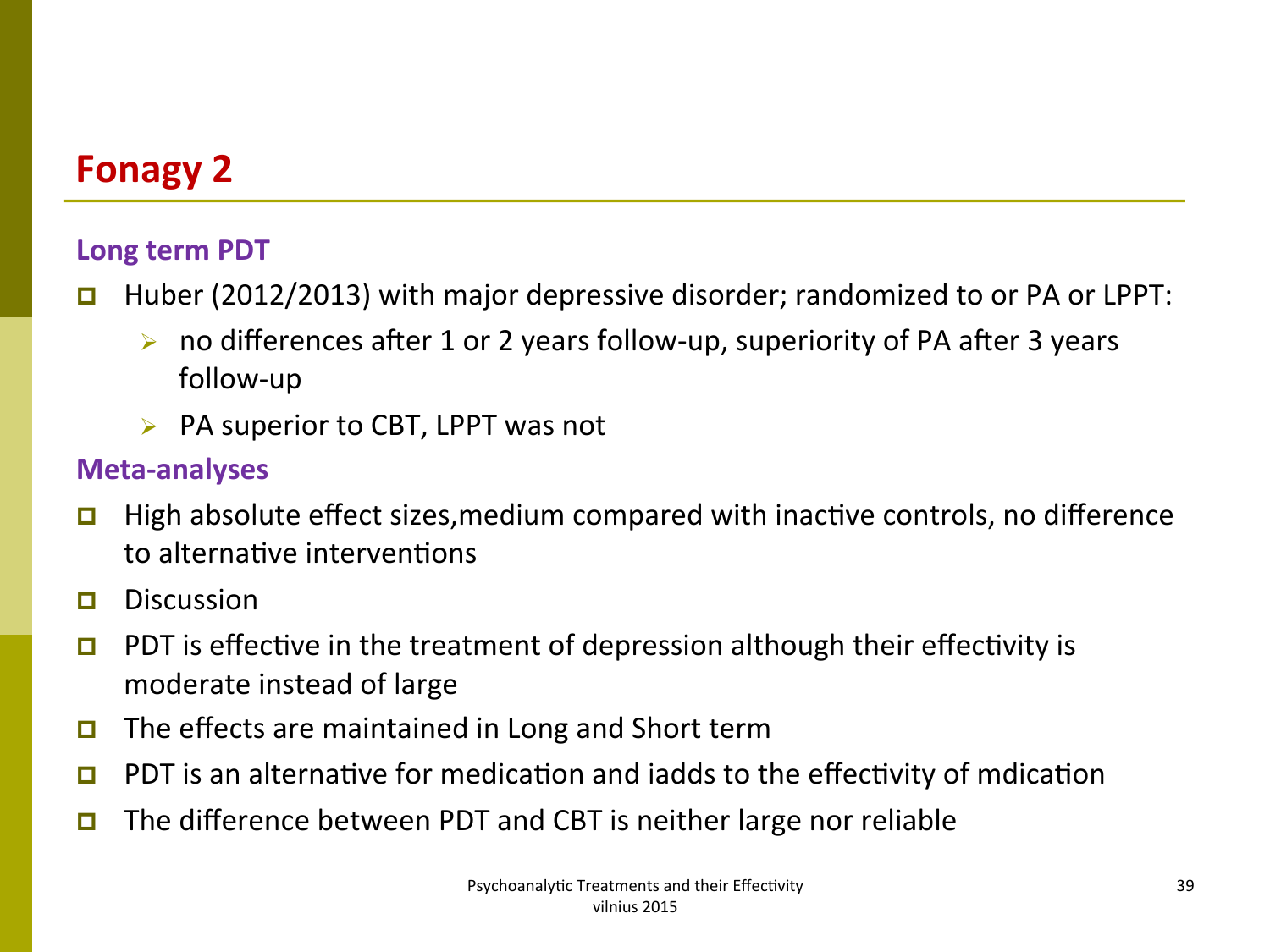#### **Anxiety**

#### **Short term PDT: few studies**

- **p** Superior to waiting list for social anxiety, social phobia
- **p** No studies against inactive controls for generalized anxiety disorders
- **D** No evidence that PDT is helpful for obsessive compulsive disorder
- **p** Insufficient evidence for PDT in relation to PTSD

#### **Meta-analyses**

**p** PDT is more effective than inactive control conditions (medium effect sizes)

#### **Discussion**

- **p** There is emerging evidence for PDT in cases of:social anxiety, perhaps generalized anxiety disorder and panic disorder
- **p** Absence of evidence for PTSD and Obsessive compulsive disorder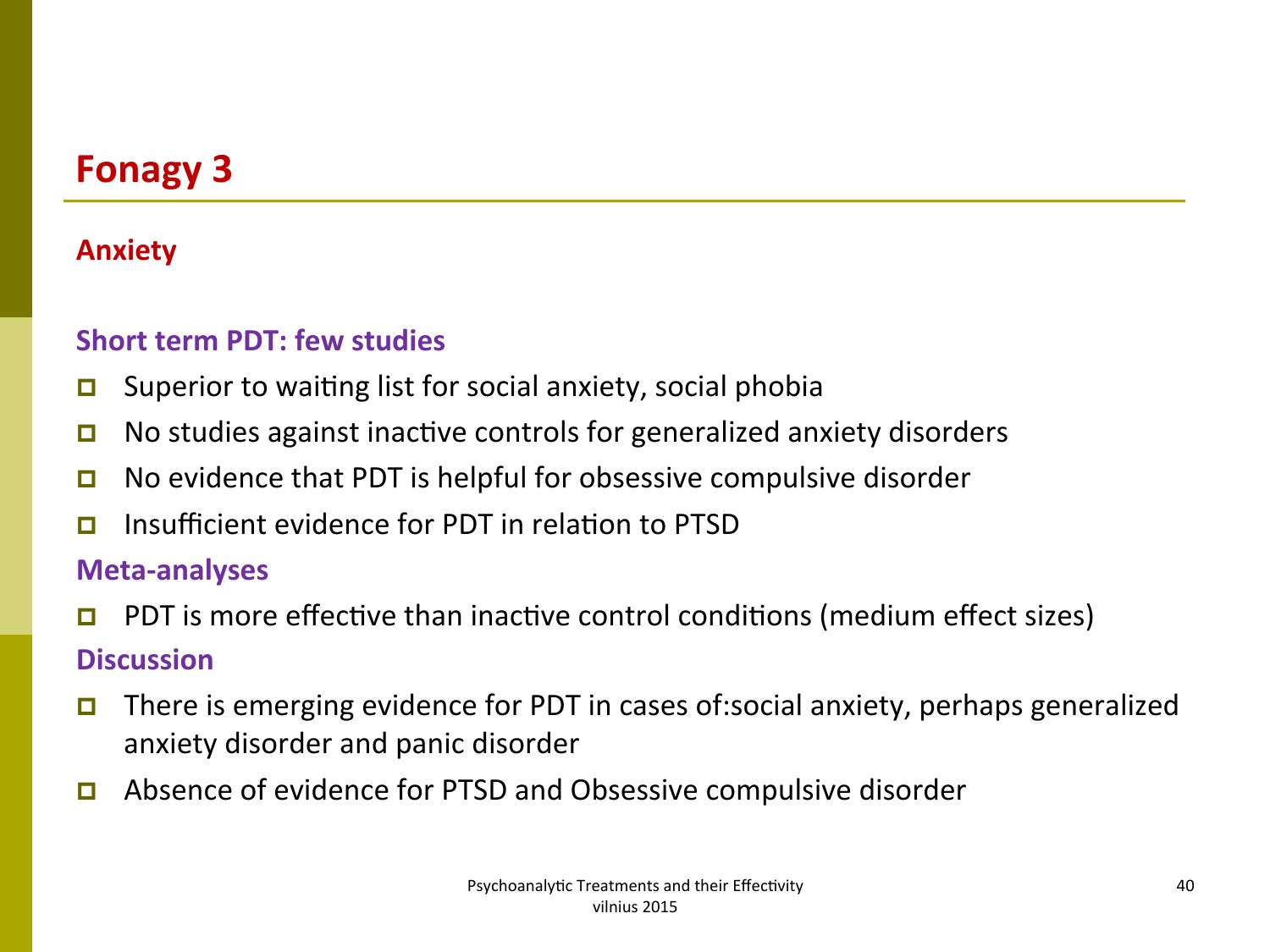#### **Eating disorders**

- **p** There is strong evidence that PDT is effective in the treatment of anorexia nervosa
- **p** There is uncertainty about the effectivity of PDT in the treatment of bulimia nervosa

#### **Somatic problems**

- **p** A number of studies showed the usefulness of interpersonal PDT for patients presenting a range of pain symptoms. Medium effect sizes compared to TAU, with longduring effects.
- **p** PDT is reducing long term health care costs.
- **D** There are no recent relevant meta-analyses available
- **p** The evidence base for PDT in somatoform disorders compared to control treatments is robust especially in patients with a history of sexual abuse
- **p** No comparison with CBT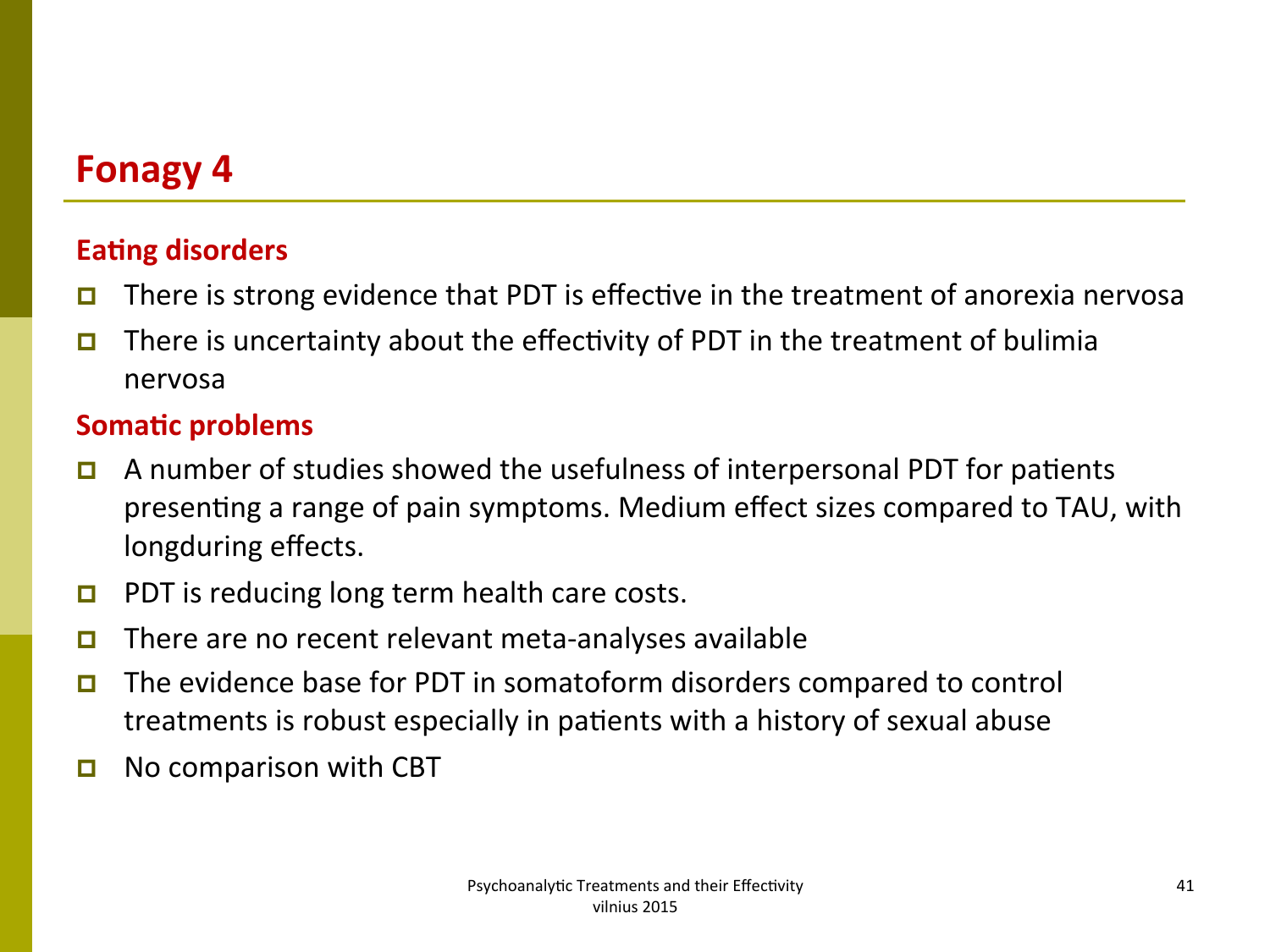### **Drug dependence**

It is not clear whether PDT is effective in the treatment of drug П dependency

#### **Psychosis**

- There is increasing optimism about the value of psychotherapy for  $\Box$ psychosis.
- Supporting evidence is missing for both PDT and CBT  $\Box$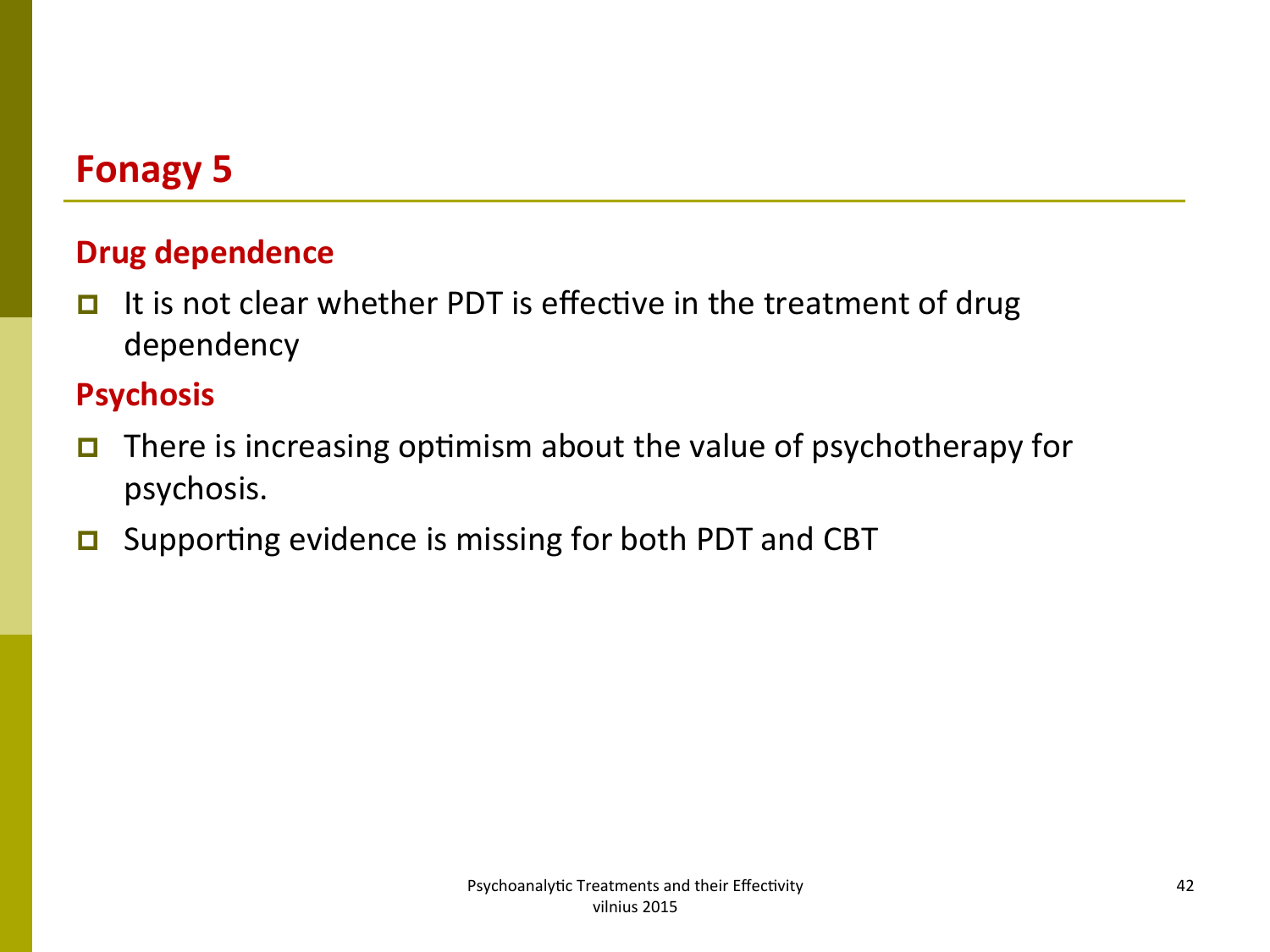#### **Personality Disorders**

- **p** Short term does less well against active controls
- **p** TFP is superior to DBT and Supportive Therapy but less effective than SFT (there are doubts about the quality of the RCT) because of early drop outs in TFP
- **D** MBT is superior to structured clinical management

#### **Meta-analysis**

- **p** A number of meta-analyses shows that PDT is an effective form of treatment for personality disorders
- $\Box$  Discussion
- **p** A review of the treatment of personality disorders shows that an effective form of treatment of PD should be: structured, focusing on self agency, the integration of feelings and actions, active and validating and it should incorporate supervision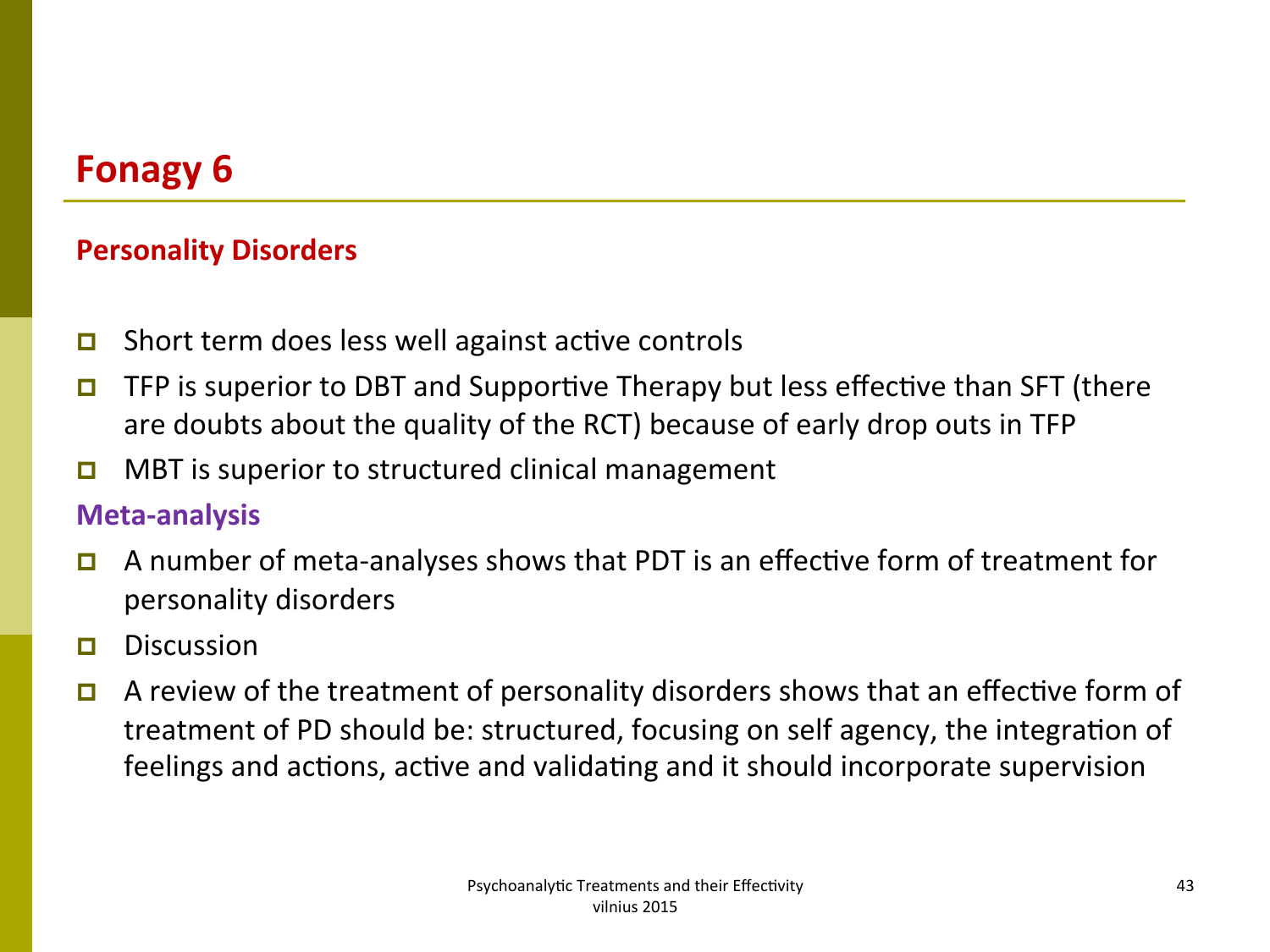#### **Conclusions**

- The conclusions of reviews and studies are often reflecting the theoretical П orientation of the authors
- The current PDT approaches are (too) deeply rooted in the technical  $\Box$ preferences of the professionals (expressive/supportive; deficit/conflict; PDT/CBT and Psychoanalysis or Psychoanalytic Psychotherapy)
- There is little evidence that PDT is superior to other therapeutic  $\Box$ approaches
- The speed of recovery and cost-effectiveness is a crucial parameter П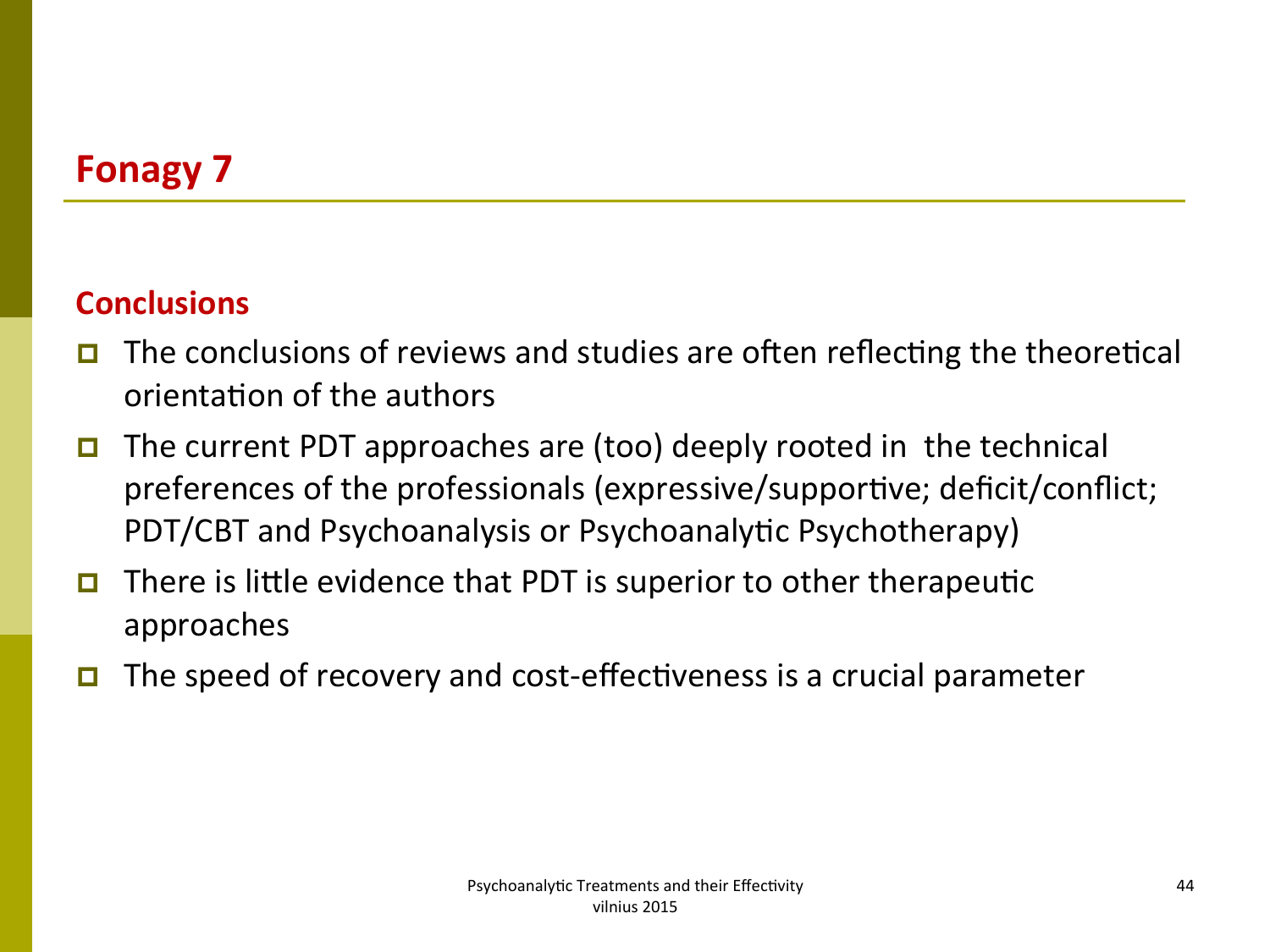## **DE MAAT 2009/2013**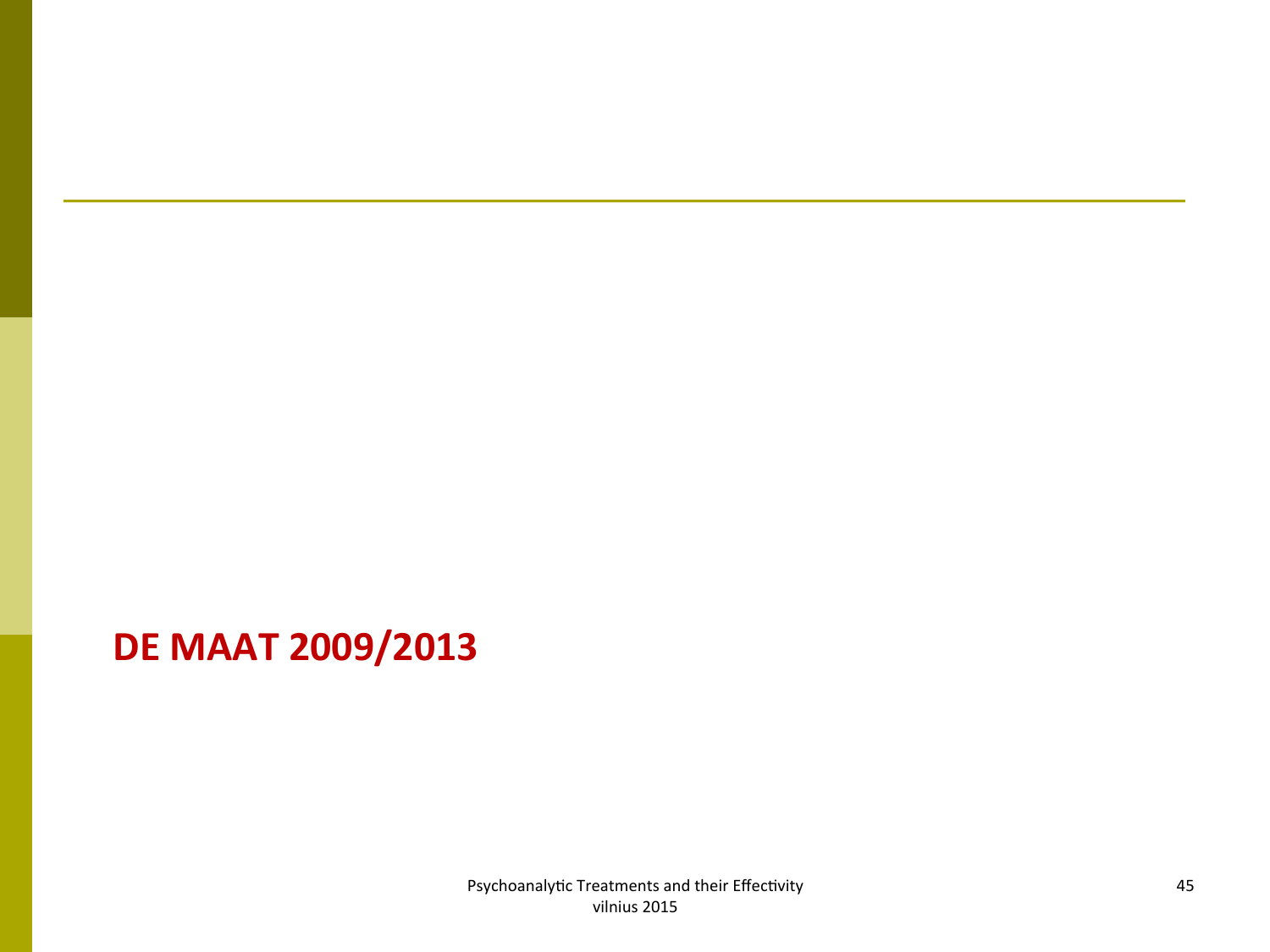### **De Maat 1 2009**

#### **Comparison psychoanalysis and psychoanalytic psychotherapy**

- **p** Only 19 studies including 1 RCT, the rest are cohort studies
- **p** The quality of the design is variable, great heterogenity and the measurement of outcome
- **D** No systematic use of diagnostic categories, mostly a combination of mood and personality disorders
- $\Box$  Differentiation between PA and LPPT
- **D** Differentiation between mild and severe pathology
	- Mild pathology: regular indications for PA and LPPT
	- $\triangleright$  Severe pathology: personality disorders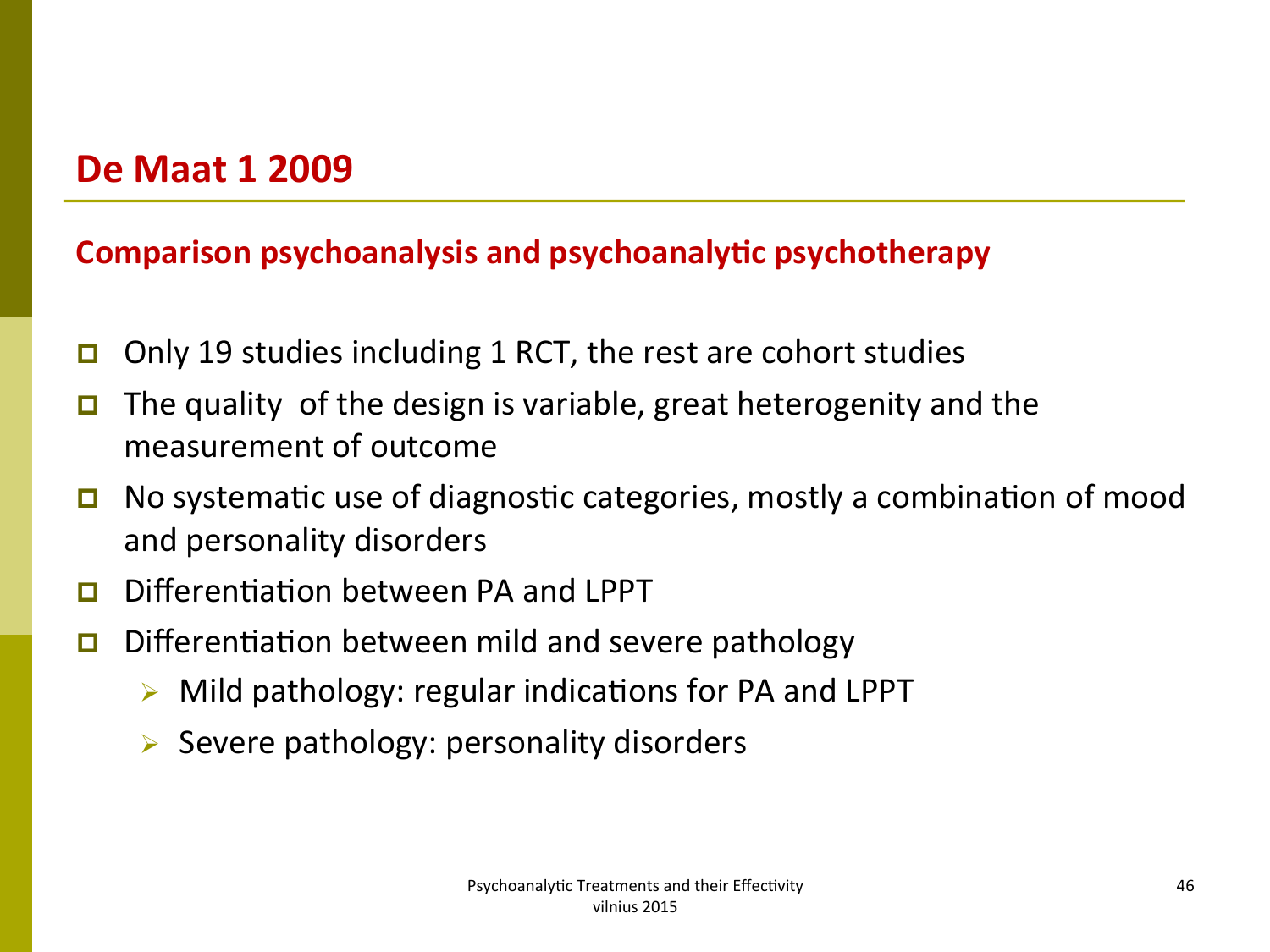### **De Maat 2 2009**

#### **LPPT: effect sizes mild pathology**

- $\Box$  High effect sizes pre/post and at follow up
- $\Box$  For symptom reduction and personality change
- **p** Effect sizes for symptom reduction is better than for personality change

#### **LPPT: effect sizes severe pathology**

- $\Box$  The same picture as with mild pathology
- **p** Indications for growing effectivity after ending treatment

#### **PA: effect sizes**

- **D** With mild pathology: the same picture as LPPT
- **D** With severe pathology: no studies

#### *ESs:* 0.2-0.5 small; 0.5-0.8 moderate; ≥ 0.8 big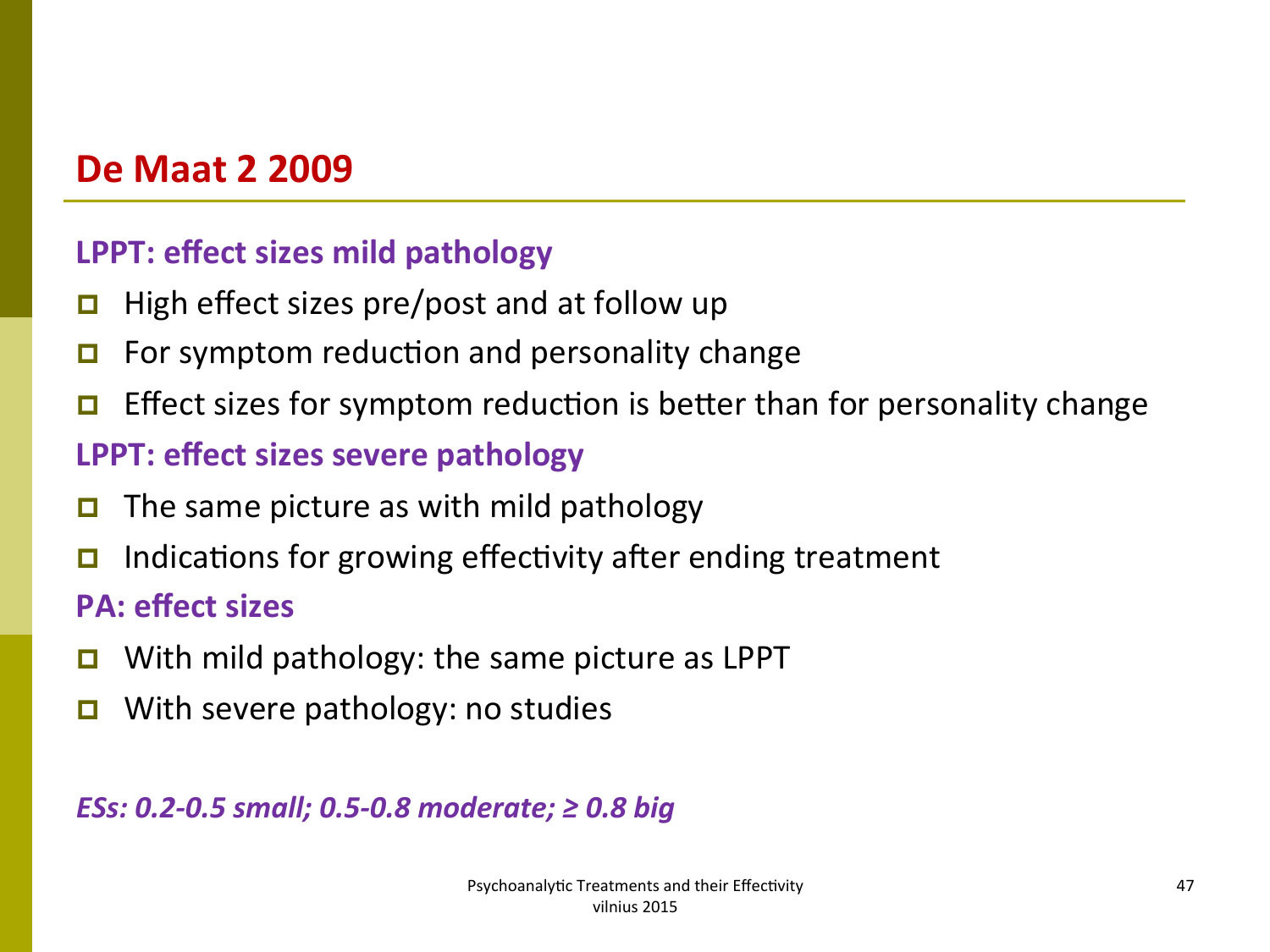### **De Maat 1 2013**

#### **Current State of the emperical evidence for Psychoanalysis**

- $\Box$  14 studies (N 603)
- $\Box$  13 cohort studies
- **p** 1 RCT : Huber (2006/2012) with a frequency of twice a week
- $\Box$  2-5 times a week, on the couch
- $\Box$  Mostly completers
- $\Box$  Complex mental disorders; anxiety and depressive disorders yes or no combined with a personality disorder
- $\Box$  Lack of control treatments
- **Quality of the design is variable**
- $\Box$  No manuals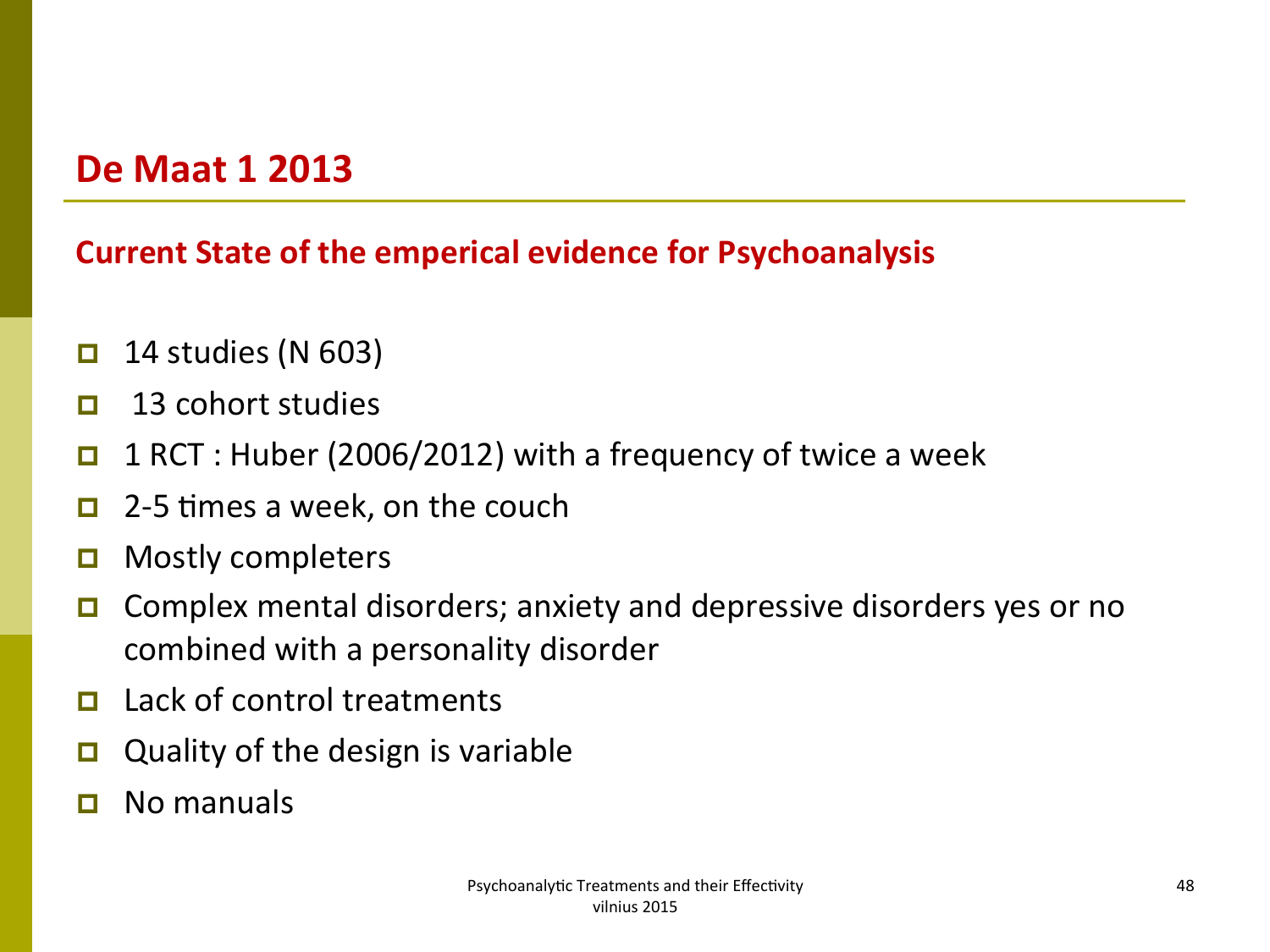### **De Maat 2 2013**

- **p** At termination there was a substantial pre/post change
	- $\triangleright$  mean effect size was 1.27
	- $\geq 1.52$  for symptom instruments
	- $\triangleright$  1.08 for personality and social functioning outcome
- $\Box$  At follow-up the effect was stable.
	- $\triangleright$  The effect sizes were: 1.46; 1.65; 1.31
- **p** The majority of patients (62- 76%) were no longer clinical cases
- **p** Findings are based upon pre/post studies the effect of psychoanalysis cannot be compared to the effects of alternative forms of treatment.

**→ So firm conclusions about effectiveness are not possible**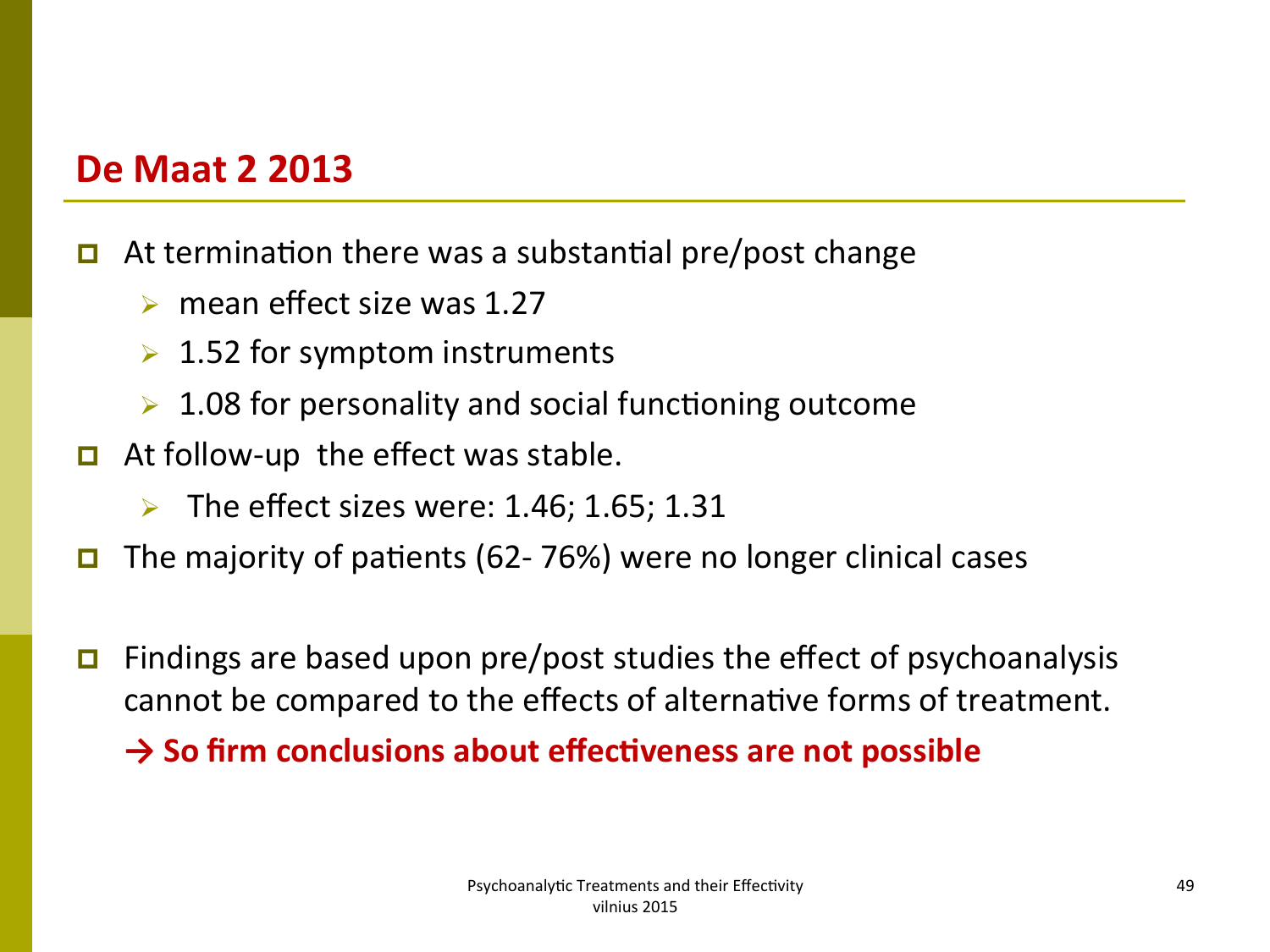### **De Maat 3 2013**

- **p** Drop out rate of  $3 33$ %, comparable with drop out in short term psychotherapies
- **p** Although definite conclusions cannot be drawn there are indications that the presence of personality disorders is reducing the effect of treatment outcome for depression
- **p** There was a moderate heterogenity in the analyses (duration, frequency, outcome measures) which can influence the results
- **p** Huber(2006/12) Randomized patients to PA (2x7) or to LPPT (1x7). They found that PA performed better than LPPT
- **p** Therapist ratings were the lowest, observer ratings the highest and patient ratings were in between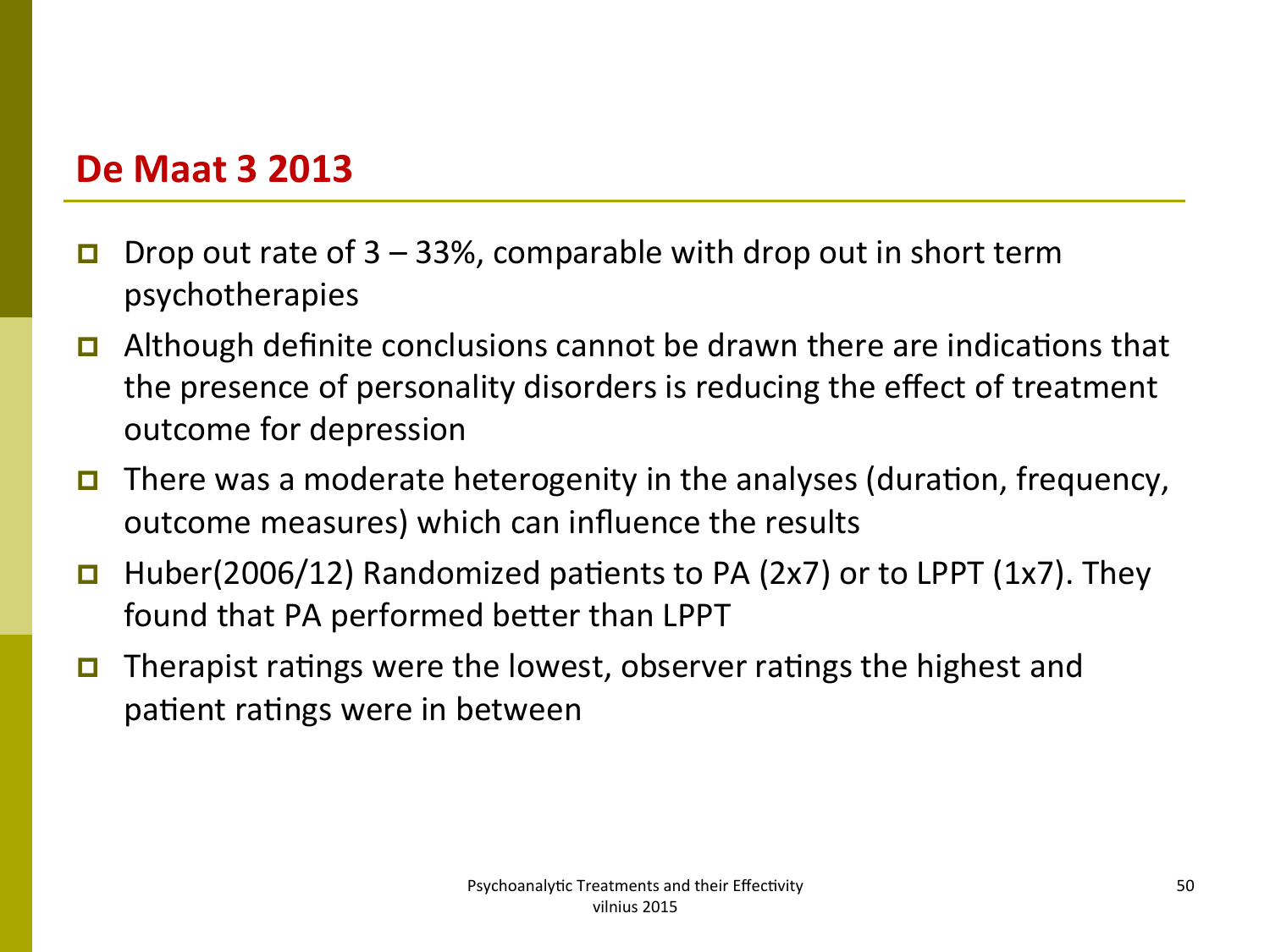## **CONCLUSIONS**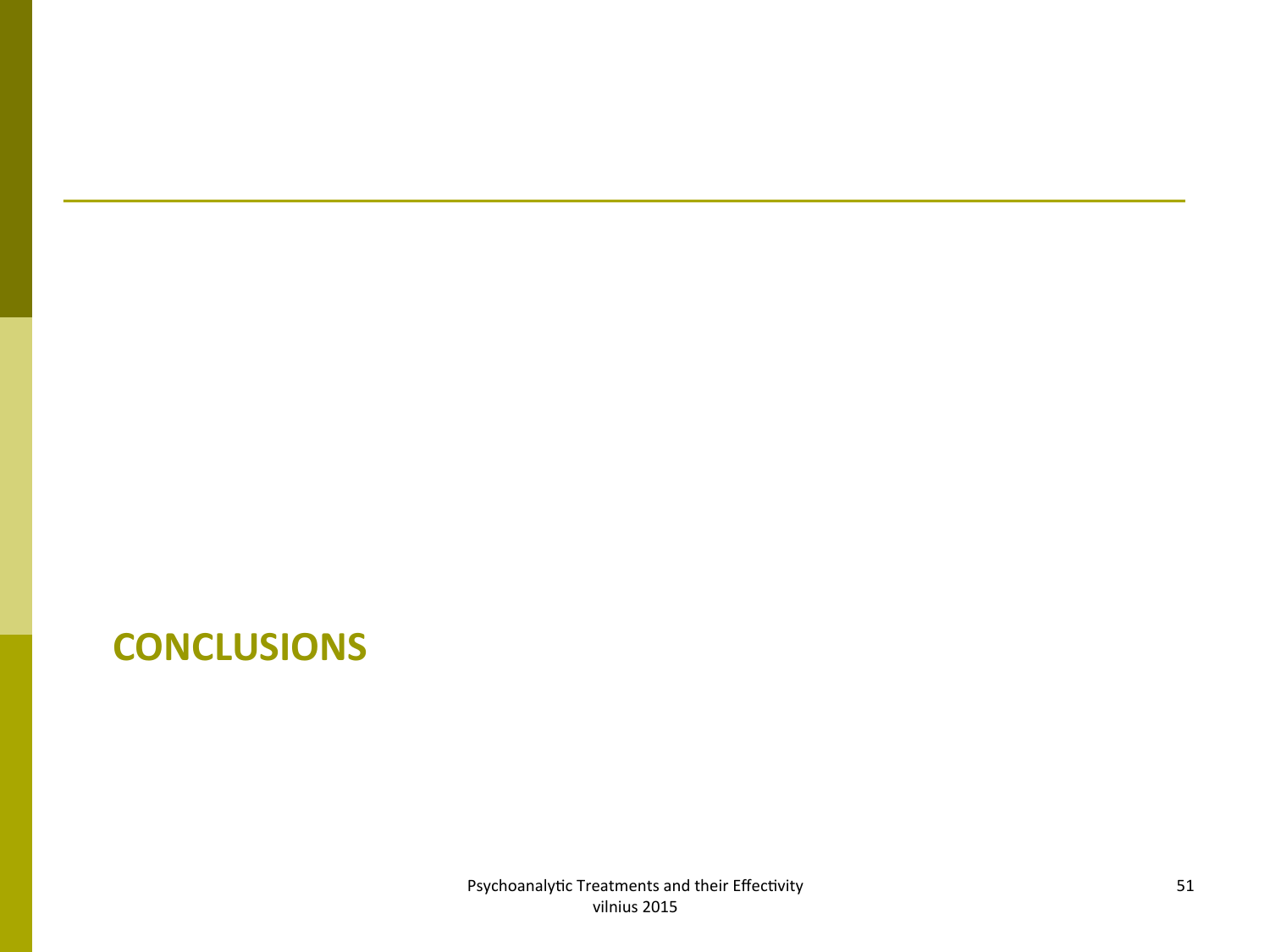### **Conclusions**

- **p** PDT seems effective in the treatment of severe and complex pathology
	- Comparison with **inactive** control (waitinglist; TAU and Placebo) show effectivity for depresion some anxiety disorders, eating disorders and somatic or somatoform disorders
	- n There is little evidence for the effectivity of PTSD, OCD, Bulimia nervosa, cocaine dependency or psychosis
	- The strongest evidence is in the area of personality disorders especially the Borderline Personality Disorder
	- Comparison with **active** treatments show that PDT is as effective as the alternative treatment
	- $\blacksquare$  Most studies are superiority trials only a few eguivalency trials
	- There are some indications for growing effectivity LPPT after ending treatment
- **p** Efficacy research for PDT is growing and the evidence is beginning to accumulate
- $\Box$  Efficacy research for PA is lacking